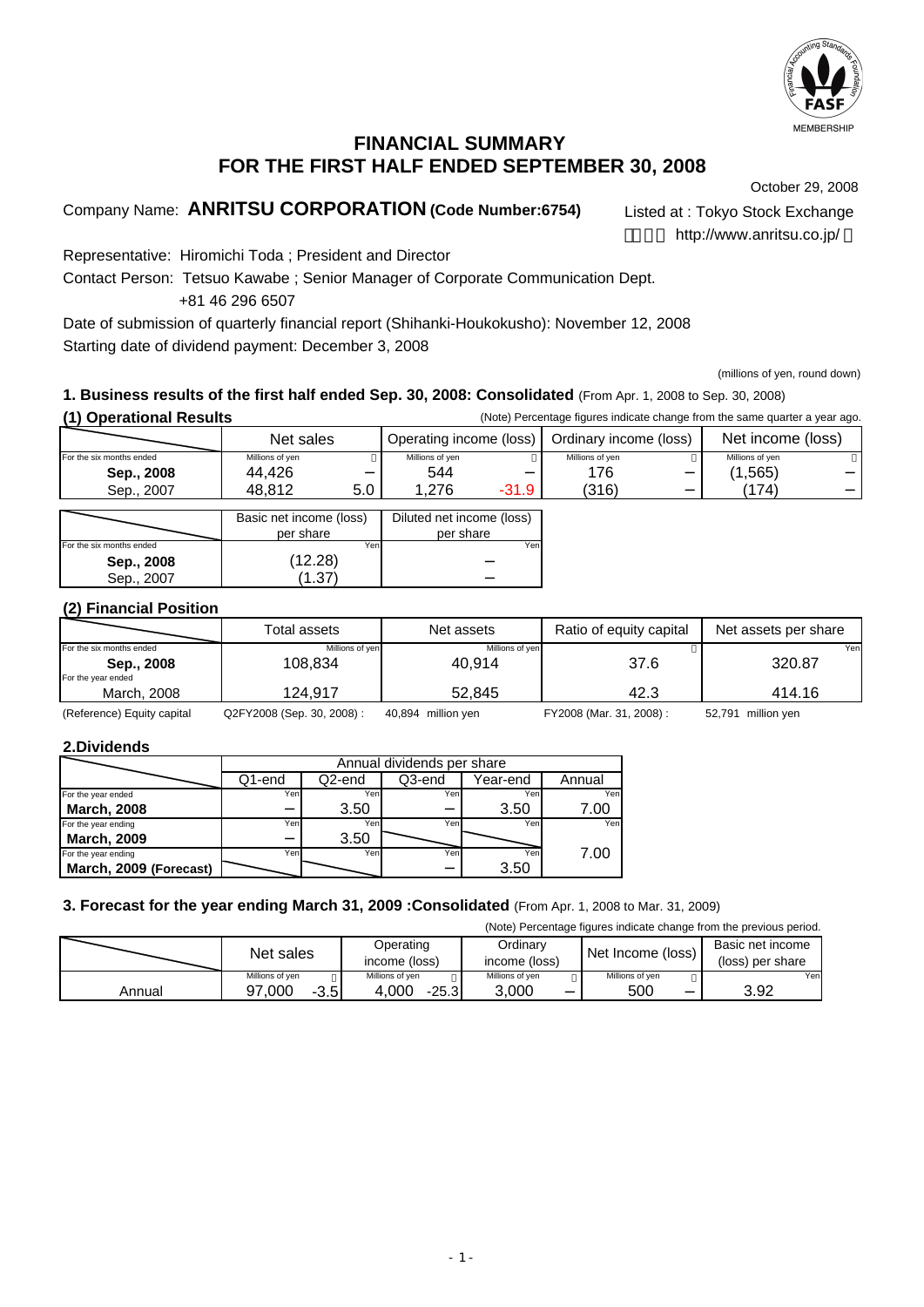#### **4. Others**

- (1) Changes in major subsidiaries during the period (Changes in specific subsidiaries as a result of a change in the scope of consolidation): None
- (2) Simplification in accounting method and peculiar accounting method used in preparation of these quarterly financial statements: Yes
- (3) Changes in accounting principles, procedures and reporting methods used in preparation of these quarterly financial statements (Changes in important items concerning preparation of these quarterly financial statements)
	- 1. Changes with the enforcement of amendments to accounting principles and others: Yes
	- 2. Changes other than 1.: Yes

#### (4) The number of shares issued and outstanding

- 1. Total number of shares issued and outstanding at end of period Including treasury stocks Q2FY2008 (Sep. 30, 2008) : 128,037,848 shares FY2008 (Mar. 31, 2008) : 128,037,848 shares 2. Total number of treasury stocks at end of period Q2FY2008 (Sep. 30, 2008) : shares FY2008 (Mar. 31, 2008) : 3. Average number of shares issued and outstanding during the period (Cumulative period to this quarter) 587,477 573,255 FY2008 (Mar. 31, 2008): 128,037,848 shares
- Q2FY2008 (Sep. 30, 2008) : 127,459,135 shares Q2FY2007 (Sep. 30, 2007) : 127,476,052 shares Q2FY2007 (Sep. 30, 2007): 127,476,052 shares

#### Forward-Looking Statements

 As the business forecast mentioned above are based on the recent information, actual results may vary substantially from projections above due to known or unknown risks, changes relating to uncertainties, and others.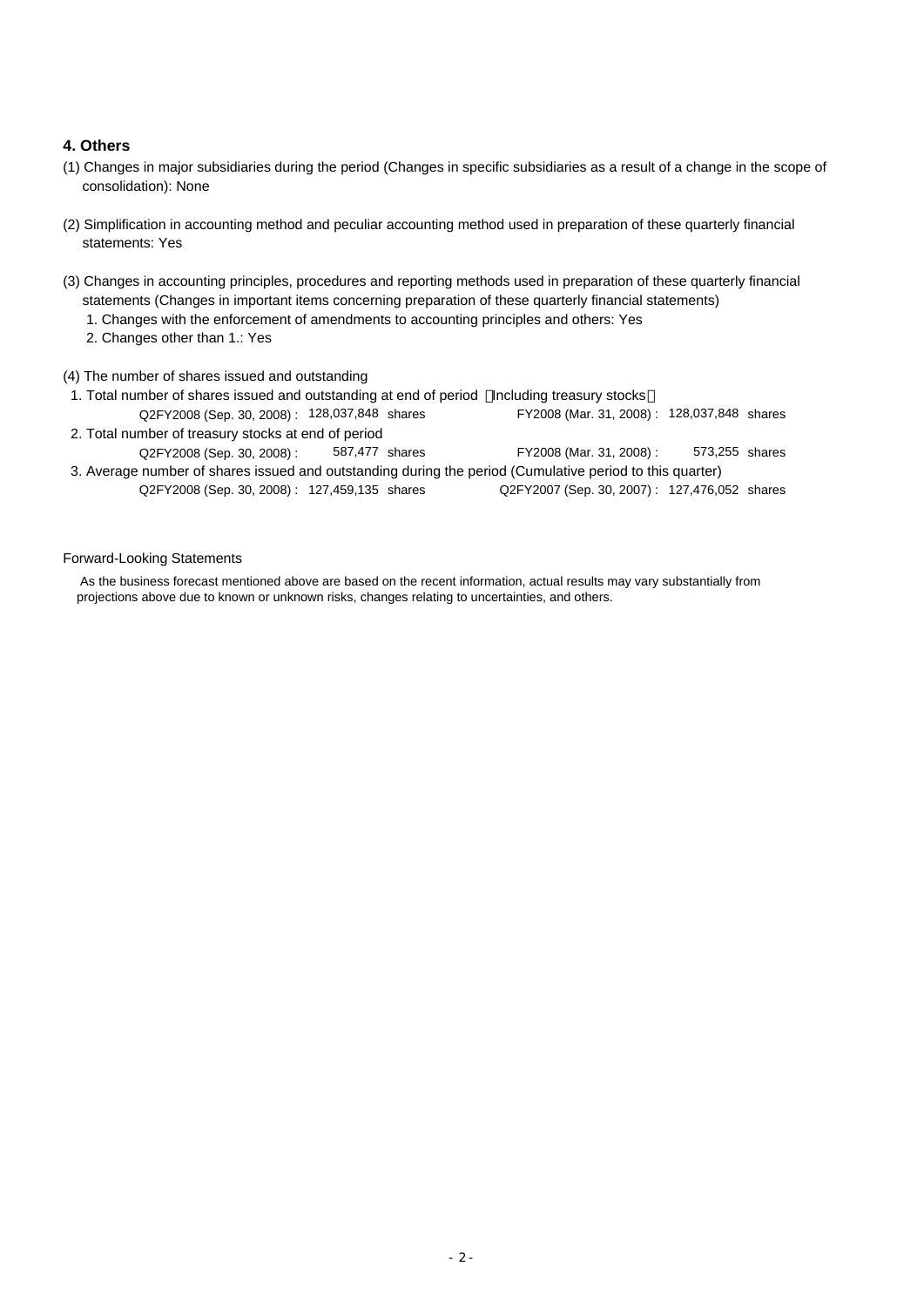# **1. Results of Operations (Consolidated)**

# **(1) General Overview**

|                         |          | (            |
|-------------------------|----------|--------------|
|                         |          | Change (YoY) |
| Orders                  | 44,828   | $-12.7%$     |
| Backlog of orders       | 15,025   | $-7.2\%$     |
| Net sales               | 44,426   | $-9.0\%$     |
| Operating income (loss) | 544      | $-731$       |
| Ordinary income (loss)  | 176      | $+493$       |
| Net income (loss)       | (1, 565) | $-1,391$     |

During the first half of the fiscal year ending March 31, 2009 (the six months ended September 30, 2008), the global economy became increasingly severe due to factors including the U.S. economic downturn triggered by the subprime mortgage crisis, and a worldwide economic slowdown brought on by financial turbulence. In Japan, the economy continued to stagnate as the deterioration of corporate earnings due to the effects of high raw material prices and the global economic downturn became clear.

(Millions of yen)

In the field of communication networks, the shift to broadband with various protocols and the move toward integration in wireline and wireless networks progressed, as did the numerous diverse services using these networks. In Japan, for example, the NTT Group began offering services using next generation networks (NGN) in March 2008. In the field of mobile communications, investment in the development of long term evolution (LTE), a next-generation worldwide protocol, has begun in earnest. While expansion of demand generated by new technologies and services is leading to the creation of new companies, the trend toward realignment and mergers among existing companies is accelerating.

In these conditions, the Anritsu Group continued to work energetically to achieve the targets of the initial plan for the fiscal year. In the Test and Measurement segment, Anritsu promoted measures to enhance profitability and strengthen competitiveness based on Management Innovation 2008, which restructures Anritsu's strategy for profitable growth. In addition, Anritsu established a base in Russia, a growth market. In the Industrial Automation segment, with needs for food safety and security increasing worldwide, Anritsu moved to strengthen business development outside of Japan and enhance its price competitiveness with measures that included establishing and starting local production at a development and manufacturing subsidiary in Thailand.

During the first half, sales decreased in the core Test and Measurement segment for measuring instruments used in the manufacture of third-generation (3G) and 3.5G mobile handsets. Demand was firm for handheld measuring instruments used in the installation and maintenance of base stations in the United States, and for measuring instruments used in the manufacture of mobile handsets in Asia. In Japan, however, sales declined substantially due to factors including waning demand and business withdrawals of mobile handset manufacturers. Consequently, orders decreased 12.7 percent compared with the same period of the previous fiscal year to 44,828 million yen, and net sales decreased 9.0 percent to 44,426 million yen.

Despite the decrease in sales in the Test and Measurement segment, Anritsu secured operating income of 544 million yen, a 57.4 percent decrease compared with the same period of the previous fiscal year, due in part to thorough implementation of Key Performance Indicator (KPI) management, one of the measures of Management Innovation 2008. Ordinary income was 176 million yen, recovering from a loss of 316 million in the same period of the previous fiscal year. The shift of certain items from non-operating expenses to operating expenses due to the application of the "Accounting Standard for Measurement of Inventories" (Accounting Standards Board of Japan (ASBJ) Statement No. 9) reduced operating income by 376 million yen.

Net loss totaled 1,565 million yen, compared with net loss of 174 million yen in the same period of the previous fiscal year. Primary factors included loss on devaluation of inventories totaling 1,357 million yen included in extraordinary loss as a result of a write-down of the year-end value of inventories due to the application of the "Accounting Standard for Measurement of Inventories."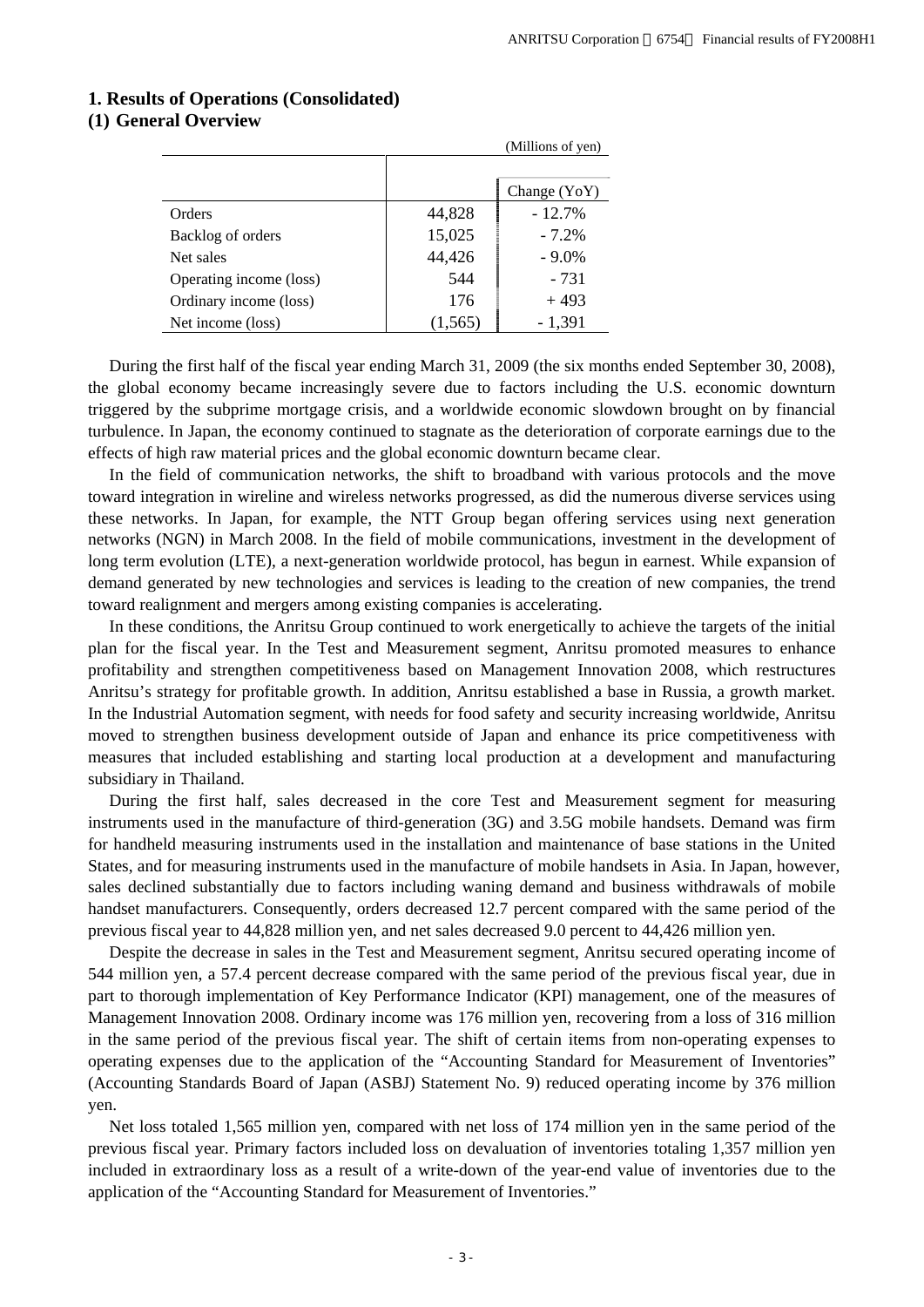|                                |                |           |                         | (Millions of yen) |  |
|--------------------------------|----------------|-----------|-------------------------|-------------------|--|
|                                |                | Net sales | Operating income (loss) |                   |  |
|                                | Change $(YoY)$ |           |                         | Change (YoY)      |  |
| <b>Test and Measurement</b>    | 31,783         | $-12.0%$  | 89                      | $-930$            |  |
| Information and Communications | 1,357          | $-37.7\%$ | (456)                   | $-173$            |  |
| Industrial Automation          | 7,155          | $+5.3%$   | 413                     | $-74$             |  |
| Services & Others              | 4,129          | $+11.1%$  | 963                     | $+131$            |  |
| Elimination or corporate       | -              | -         | (465)                   | $+315$            |  |
| Total                          | 44.426         | $-9.0\%$  | 544                     | $-731$            |  |

#### **(2) Overview by Business Segment**

#### *1. Test and Measurement*

This segment develops, manufactures and sells measuring instruments and systems for a variety of communications applications, including IP network and mobile communications, RF/microwave and millimeter wave communications, and service assurance, to telecom operators, manufacturers of related equipment, and maintenance and installation companies around the world.

In the first half, in measuring instruments for 3G and 3.5G services, demand was firm for handheld measuring instruments used in the installation and maintenance of base stations in the United States, and for measuring instruments used in the manufacture of mobile handsets in Asia. However, sales in Japan declined due to waning demand for measuring instruments used in research and development and in manufacturing of mobile handsets. In addition, although demand was firm for optical field testers and digital and IP network measuring instruments due to capital investment among telecom operators and manufacturers of related equipment, intensifying competition resulted in weak sales overall.

Consequently, segment sales decreased 12.0 percent compared with the same period of the previous fiscal year to 31,783 million yen. Operating income decreased 91.3 percent compared with the same period of the previous fiscal year to 89 million yen. Despite the decrease in sales, the segment maintained profitability as a result of factors including greater efficiency in R&D investment and allocation of selling, general and administrative expenses through implementation of Management Innovation 2008. The shift of certain items from non-operating expenses to operating expenses due to the application of the "Accounting Standard for Measurement of Inventories" (Accounting Standards Board of Japan (ASBJ) Statement No. 9) reduced operating income by 333 million yen.

#### *2. Information and Communications*

The Information and Communications business carries out development, manufacturing and sale of video monitoring systems, telemeters and other public works information systems for delivery to Japanese government and municipal offices, including the Ministry of Land, Infrastructure, Transport and Tourism, and video distribution solutions and network bandwidth control equipment for Internet service providers and other customers.

It is easily influenced by the budgets of the national and local governments because a high proportion of its sales are for delivery to the government market. In addition, because of the connection with customers' budget implementation periods, approximately 50 percent of sales tend to be concentrated in the fourth quarter.

In the first half, public information systems and other sectors were solid. However, sales of video transmission systems, for which Anritsu obtained a large order in the same period of the previous fiscal year, decreased. As a result, segment sales decreased 37.7 percent compared with the same period of the previous fiscal year to 1,357 million yen. Operating loss totaled 456 million yen, compared with operating loss of totaling 282 million yen for the same period of the previous fiscal year, due to the decrease in sales.

The Information and Communications business is conducted by Anritsu Networks Co., Ltd., a wholly owned subsidiary of the Company.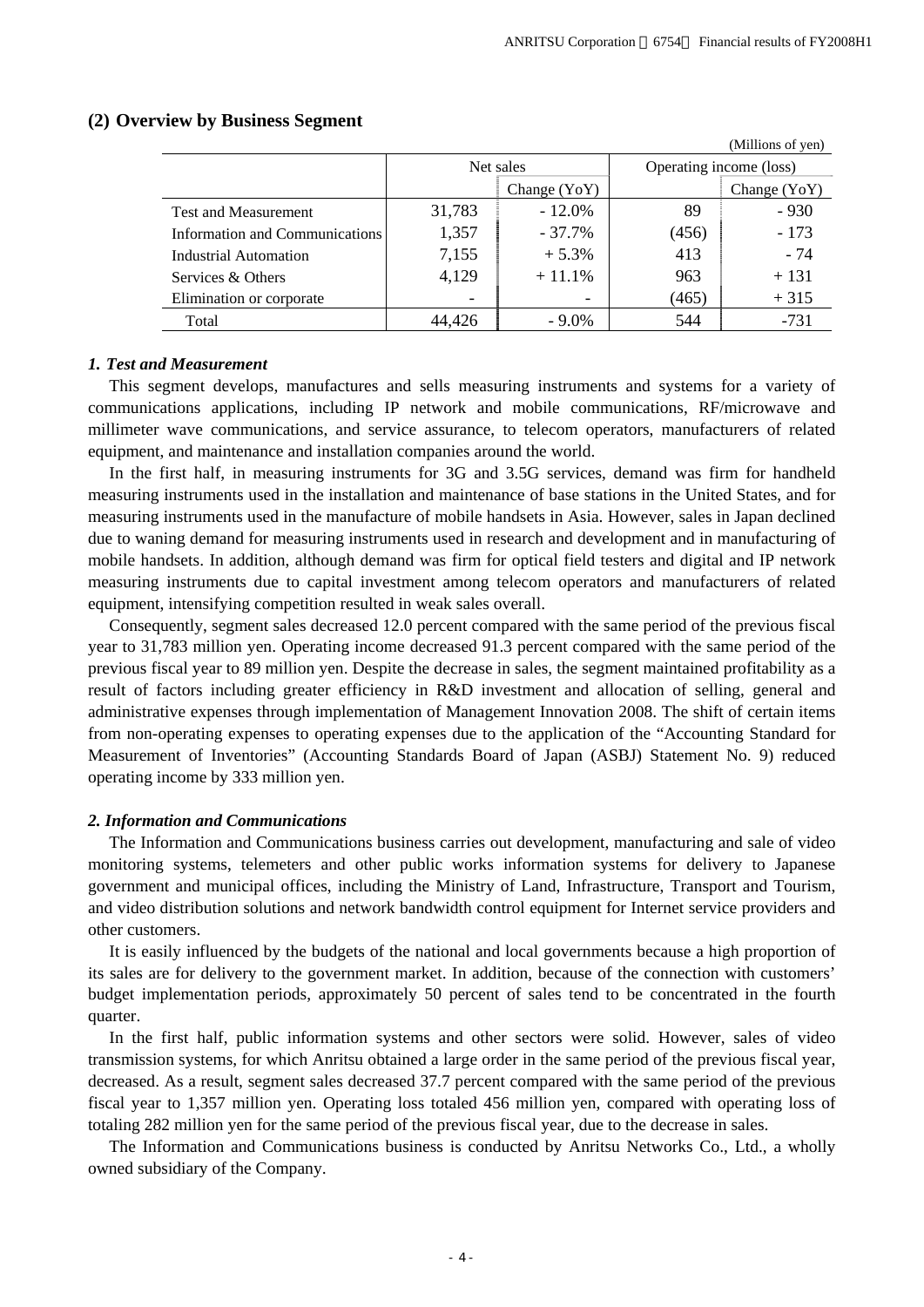#### *3. Industrial Automation*

This segment develops, manufactures and sells precision, high-speed industrial machinery, including auto checkweighers, automatic combination weighers and metal detectors for production management and quality management systems in the food, pharmaceutical and cosmetics industries.

In the first half, concern for food safety and security increased. As a result, demand for food inspection equipment was firm. In particular, demand for X-ray inspection systems and auto checkweighers was strong outside Japan. Consequently, segment sales increased 5.3 percent compared with the same period of the previous fiscal year to 7,155 million yen. Operating income decreased 15.2 percent to 413 million yen due to factors including increased expenses in connection with measures to strengthen business overseas.

The Industrial Automation business is conducted by Anritsu Industrial Solutions Co., Ltd., a wholly owned subsidiary of the Company.

#### *4. Services and Others*

This segment comprises devices, precision measurement, environmental, logistics, welfare services, real estate leasing and other businesses.

In the first half, optical communications devices benefited from growing demand in the video distribution market, and in the precision measurement business, demand was solid for 3-D optical displacement sensors used in flat-panel display (FPD) inspection systems. As a result, segment sales increased 11.1 percent compared with the same period of the previous fiscal year to 4,129 million yen. Operating income increased 15.8 percent compared with the same period of the previous fiscal year to 963 million yen.

The precision measurement business is conducted as Anritsu Precision Co., Ltd., a wholly owned subsidiary of the Company established on April 1, 2008.

#### **2. Analysis of Financial Position**

#### **(1) Assets, Liabilities and Net Assets**

|              | (Millions of yen) |
|--------------|-------------------|
| Total assets | 108,834           |
| Liabilities  | 67.920            |
| Net assets   | 40.914            |

Total assets decreased 16,082 million yen compared with the end of the previous fiscal year to 108,834 million yen. A factor in the decrease was the application of "Practical Solution on Unification of Accounting Policies Applied to Foreign Subsidiaries for Consolidated Financial Statements" (ASBJ, Practical Issues Task Force No. 18), which reduced intangible fixed assets. Consequently, goodwill and intangible fixed assets decreased 8,354 million yen and 1,912 million yen, respectively.

Total liabilities decreased 4,151 million yen compared with the end of the previous fiscal year to 67,920 million yen. Long-term debt in long-term liabilities decreased and short-term debt in current liabilities increased because 7,000 million yen in long-term debt became due for payment within one year.

Total net assets decreased 11,931 million yen compared with the end of the previous fiscal year to 40,914 million yen. A factor in the decrease was the application of "Practical Solution on Unification of Accounting Policies Applied to Foreign Subsidiaries for Consolidated Financial Statements", which reduced retained earnings.

As a result, the ratio of equity capital was 37.6 percent, compared with 42.3 percent at the end of the previous fiscal year.

Interest-bearing debt totaled 46,094 million yen, compared with 47,010 million yen at the end of the previous fiscal year. The net debt-to-equity ratio was 0.65, compared with 0.57 times at the end of the previous fiscal year, and the debt-to-equity ratio was 1.13, compared with 0.89 times at the end of the previous fiscal year.

#### *(Notes)*

*Net debt-to-equity ratio: (Interest-bearing debt – cash and cash equivalents) / Equity Capital Debt-to-equity ratio: Interest-bearing debt / Equity Capital*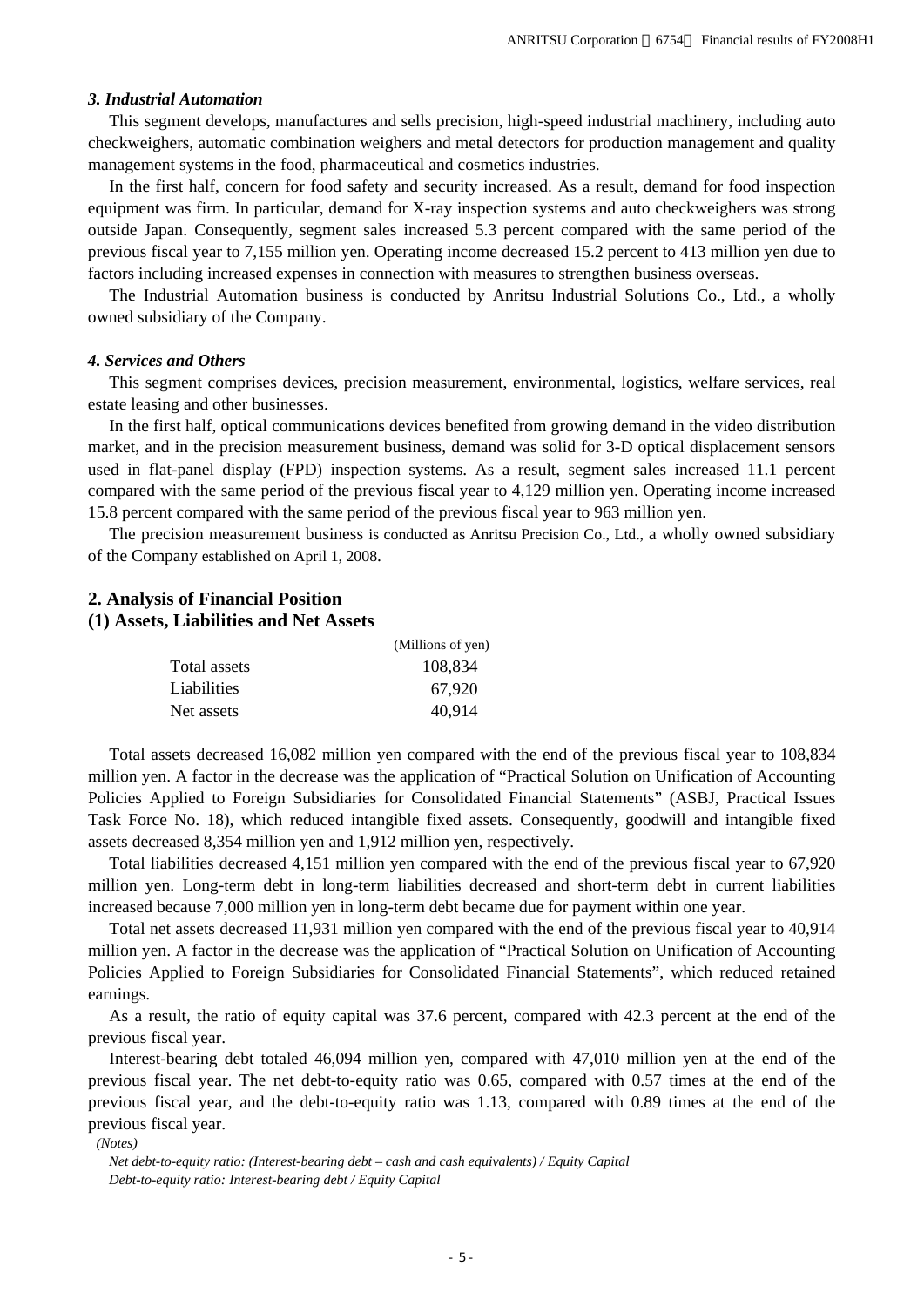#### **(2) Summarized Cash Flows**

|                                            | (Millions of yen) |
|--------------------------------------------|-------------------|
| Cash flows from operating activities       | 5,274             |
| Cash flows from investing activities       | (1,104)           |
| Cash flows from financing activities       | (1,219)           |
| Cash and cash equivalents at end of period | 19,604            |

In the first half (the six months ended September 30, 2008), cash and cash equivalents (hereafter, "net cash") increased 2,919 million yen compared with the end of the previous fiscal year to 19,604 million.

Free cash flow, the sum of cash flows from operating activities and cash flows from investing activities, was positive 4,169 million yen (compared with positive 144 million yen in the same period of the previous fiscal year).

Conditions and factors for each category of cash flow for the first half period are as follows.

#### *1. Cash Flows from Operating Activities*

Net cash provided by operating activities was 5,274 million yen (in the same period of the previous fiscal year, operating activities provided net cash of 2,147 million yen). Primary factors were a decrease in notes and accounts receivable – trade booked in the previous fiscal year and the effects of measures to restrain inventories, which included more efficient management of demonstration products used in sales promotions as part of Management Innovation 2008 initiatives.

Depreciation and amortization was 1,623 million yen, a decrease of 217 million yen compared with the same period of the previous fiscal year.

#### *2. Cash Flows from Investing Activities*

Net cash used in investing activities was 1,104 million yen (in the same period of the previous fiscal year, investing activities used net cash of 2,002 million yen). The primary reason was acquisition of property, plant and equipment totaling 1,047 million yen, a decrease of 248 million yen compared with the same period of the previous fiscal year.

#### *3. Cash Flows from Financing Activities*

Net cash used in financing activities was 1,219 million yen (in same period of the previous fiscal year, financing activities provided net cash of 4,516 million yen). The primary reason was payment of long-term debt. In the same period of the previous fiscal year, Anritsu issued its fourth series of unsecured bonds totaling 10.0 billion yen and reduced long-term debt by repaying a 7.0 billion yen syndicated loan.

#### **3. Outlook for the Fiscal Year Ending March 31, 2009**

As shown on page 6, in the business forecast for the fiscal year ending March 31, 2009, Anritsu has made downward revisions to the performance projections announced on April 24, 2008.

In the core Test and Measurement segment, there are profit opportunities such as brisk markets for WiMAX and LTE. However, the macroeconomic environment is becoming increasingly severe as the financial crisis and economic slowdown that originated in the United States spread around the world. In addition, exchange rates are fluctuating sharply. Given these and other conditions, Anritsu believes that it will be difficult to make up for the decrease in sales through the first half of the fiscal year, and has revised performance projections.

Therefore, Anritsu expects net sales of 97.0 billion yen, a downward revision of 3.0 billion yen. Because of the decrease in sales, Anritsu has revised its operating income and ordinary income projections downward by 0.5 billion yen and 0.7 billion yen, respectively, and its net income projection downward by 0.5 billion yen.

Anritsu plans to pay cash dividends totaling 7.00 yen per share, including a year-end dividend of 3.50 yen per share, unchanged from the initial plan.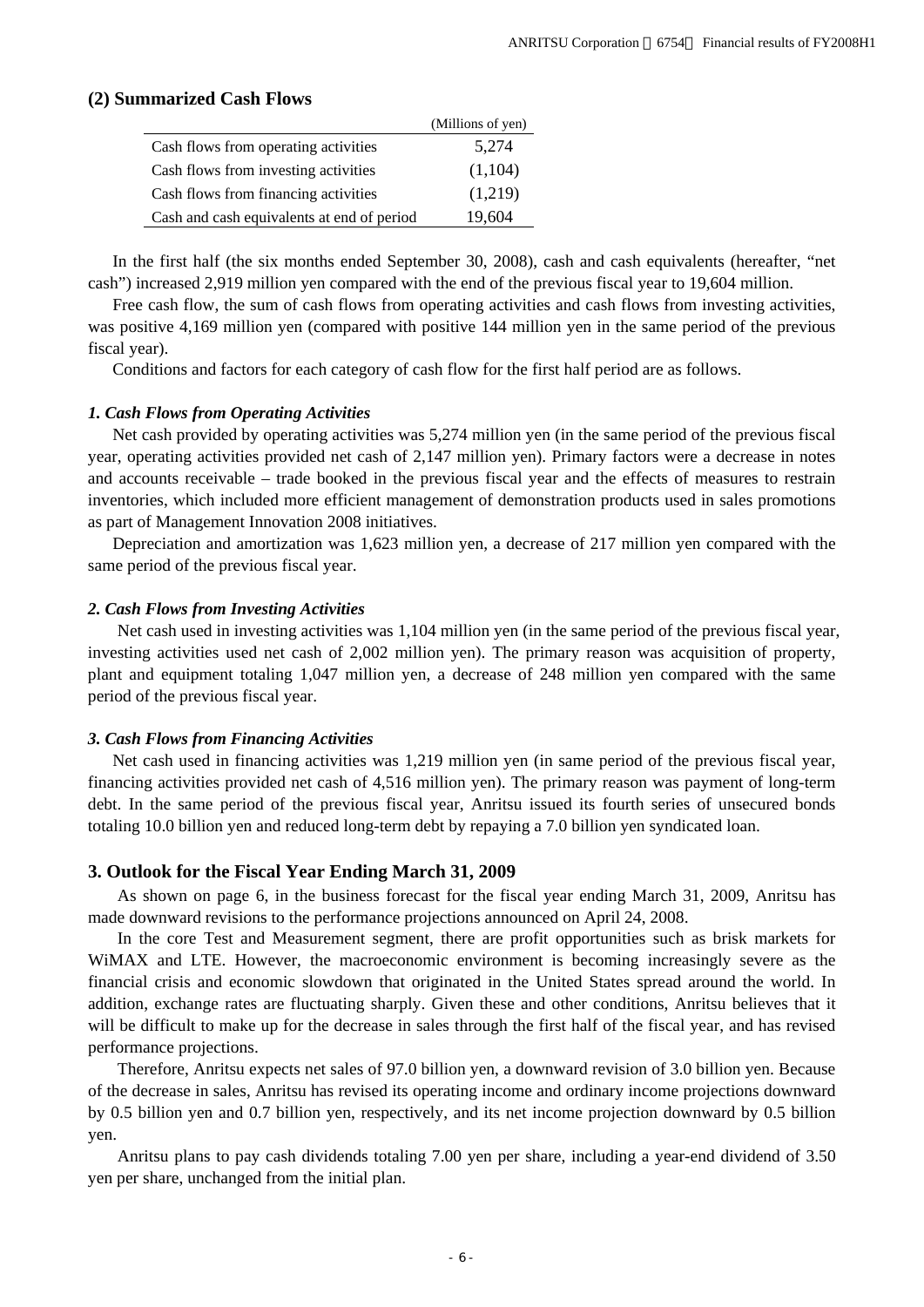# BUSINESS FORECAST FOR THE FISCAL YEAR ENDING MARCH 31, 2009 (Consolidated)

|                         |                                     |                                         |                          | (Millions of yen) |
|-------------------------|-------------------------------------|-----------------------------------------|--------------------------|-------------------|
|                         | FY2008(A)<br>(as of April 24, 2008) | <b>FY2008 (B)</b><br>(Revised forecast) | <b>Change</b><br>$(B-A)$ | %Change           |
| Net sales               | 100,000                             | 97,000                                  | $-3.000$                 | $-3.0\%$          |
| Operating income (loss) | 4,500                               | 4,000                                   | $-500$                   | $-11.1\%$         |
| Ordinary income (loss)  | 3,700                               | 3,000                                   | $-700$                   | $-18.9\%$         |
| Net income (loss)       | 1,000                               | 500                                     | $-500$                   | $-50.0\%$         |

Assumed exchange rate: 1US\$=100Yen

#### **(For Reference)**

#### **SEGMENT INFORMATION**

|                  |                             |                                           |         |                                                                                             |         |                                                 |         |                                                          | (Millions of yen) |
|------------------|-----------------------------|-------------------------------------------|---------|---------------------------------------------------------------------------------------------|---------|-------------------------------------------------|---------|----------------------------------------------------------|-------------------|
|                  |                             | $1st$ half of FY2007<br>From Apr. 1, 2007 |         | 1 <sup>st</sup> half of FY2008<br>From Apr. 1, 2008<br>To Sep. 30, 2007<br>To Sep. 30, 2008 |         | FY2007<br>From Apr. 1, 2007<br>To Mar. 31, 2008 |         | $FY2008$ (Est.)<br>From Apr. 1, 2008<br>To Mar. 31, 2009 |                   |
|                  |                             |                                           | %Change |                                                                                             | %Change |                                                 | %Change |                                                          | %Change           |
| <b>Net sales</b> |                             | 48,812                                    | $+5.0$  | 44,426                                                                                      | $-9.0$  | 100,485                                         | $+1.0$  | 97,000                                                   | $-3.5$            |
|                  | <b>Industry segment</b>     |                                           |         |                                                                                             |         |                                                 |         |                                                          |                   |
|                  | <b>Test and Measurement</b> | 36,117                                    | $+4.9$  | 31,783                                                                                      | $-12.0$ | 72,717                                          | $-0.2$  | 69,000                                                   | $-5.1$            |
|                  | Info. and Comm.             | 2,178                                     | $+3.7$  | 1,357                                                                                       | $-37.7$ | 5,749                                           | $-4.4$  | 6,000                                                    | $+4.4$            |
|                  | Industrial Automation       | 6,797                                     | $+9.9$  | 7,155                                                                                       | $+5.3$  | 13,595                                          | $+10.6$ | 14,500                                                   | $+6.7$            |
|                  | Services and Others         | 3,717                                     | $-1.2$  | 4,129                                                                                       | $+11.1$ | 8,422                                           | $+2.0$  | 7,500                                                    | $-11.0$           |
| <b>Market</b>    |                             |                                           |         |                                                                                             |         |                                                 |         |                                                          |                   |
|                  | Japan                       | 21,959                                    | $+8.7$  | 17,529                                                                                      | $-20.2$ | 44,280                                          | $-1.7$  | 41,500                                                   | $-6.3$            |
|                  | Overseas                    | 26,852                                    | $+2.1$  | 26,896                                                                                      | $+0.2$  | 56,204                                          | $+3.3$  | 55,500                                                   | $-1.3$            |
|                  | Americas                    | 9,217                                     | $-1.5$  | 9,658                                                                                       | $+4.8$  | 19,557                                          | $+2.8$  | 19,500                                                   | $-0.3$            |
|                  | <b>EMEA</b>                 | 8,961                                     | $+4.2$  | 8,438                                                                                       | $-5.8$  | 19,092                                          | $+4.6$  | 19,000                                                   | $-0.5$            |
|                  | Asia and Others             | 8,673                                     | $+4.2$  | 8,799                                                                                       | $+1.4$  | 17,554                                          | $+2.6$  | 17,000                                                   | $-3.2$            |

(Note) EMEA**:** Europe, Middle East and Africa

(Note)

 *Statements made in these materials with respect to Anritsu's current plans, strategies and beliefs that are not historical fact are forward-looking statements of future business results or other forward-looking projections pertinent to the business of Anritsu. These descriptions are based on assumptions and judgments made by Anritsu's management from information currently available, and include certain risks and uncertain factors. Actual business results are the outcome of a number of unknown variables, and may substantially differ from the figures projected herein. Furthermore, Anritsu disclaims any obligation, unless required by law, to update or revise any forward-looking statements as a result of new information, future events or otherwise.*

*Factors which may affect the actual business results include but are not limited to the economic situation in the geographic areas where Anritsu conducts business, including but not limited to Japan, Americas, Europe, and Asia, pressure on prices due to trends in demand for Anritsu's products and services or to increased competition, Anritsu's ability to continue supplying products and services that are accepted by customers in a highly competitive market environment, and currency exchange rates.*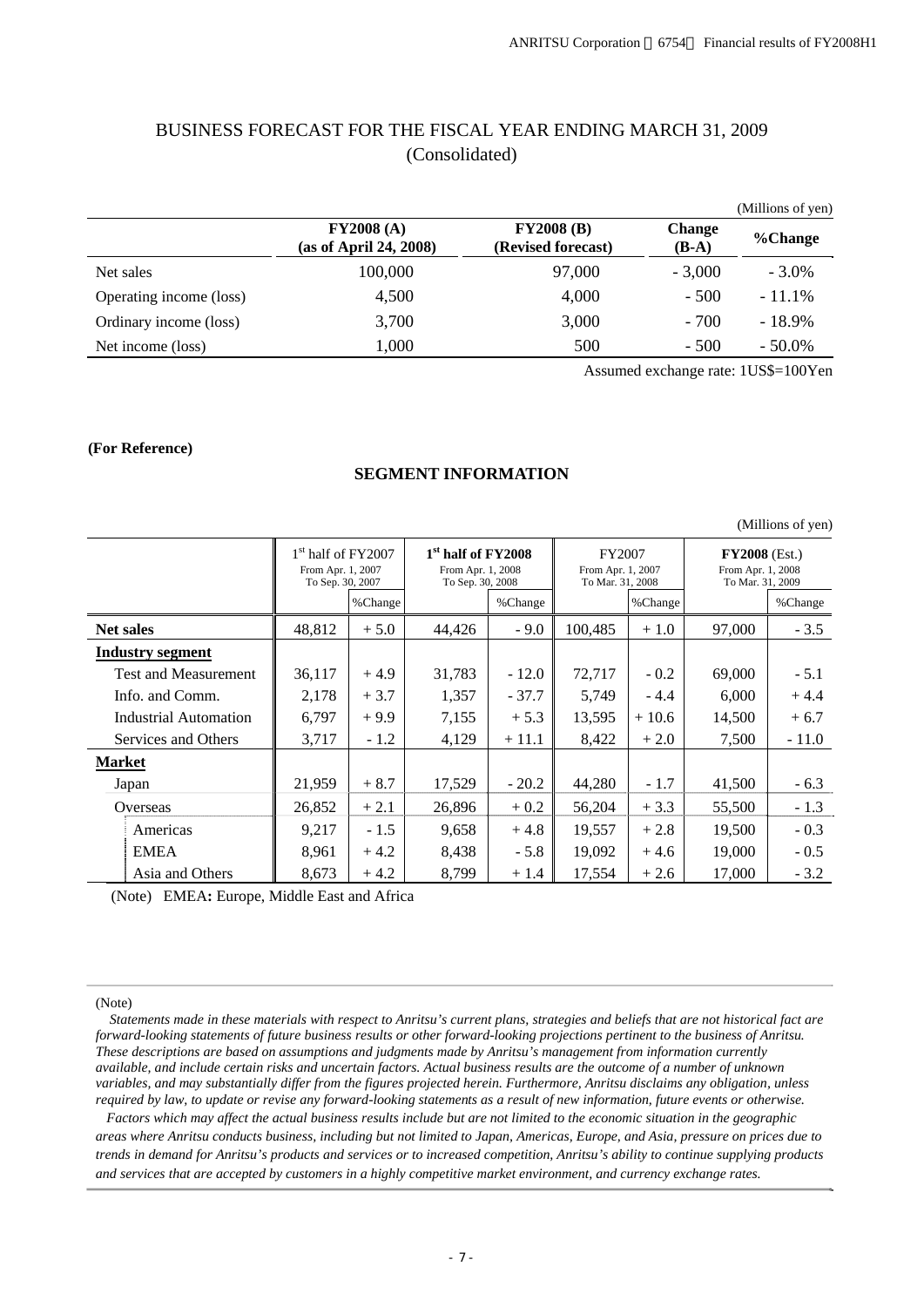| <b>Consolidated Balance Sheets</b> |  |
|------------------------------------|--|
|                                    |  |

| Assets                                 |               |               |               |             | (Unit: Millions of yen; round down)<br>Liabilities and Net assets |               |               |               |             |
|----------------------------------------|---------------|---------------|---------------|-------------|-------------------------------------------------------------------|---------------|---------------|---------------|-------------|
|                                        | Q2 FY2007     | FY2008        | Q2 FY2008     |             |                                                                   | Q2 FY2007     | FY2008        | Q2 FY2008     |             |
|                                        | as of 9.30.07 | as of 3.31.08 | as of 9.30.08 | $(B) - (A)$ |                                                                   | as of 9.30.07 | as of 3.31.08 | as of 9.30.08 | $(B) - (A)$ |
|                                        |               | (A)           | (B)           |             |                                                                   |               | (A)           | (B)           |             |
| <b>Assets</b>                          | 143,199       | 124,917       | 108,834       |             | (16,082) Liabilities                                              | 82,775        | 72,071        | 67,920        | (4, 151)    |
| <b>Current assets</b>                  | 88,895        | 75,659        | 70,471        |             | (5,188) Current liabilities                                       | 44,129        | 27,435        | 31,058        | 3,623       |
| Cash and deposits                      | 10,714        | 17,384        | 20,304        | 2,919       | Notes and accounts payable-trade                                  | 6,846         | 7,269         | 4,441         | (2,827)     |
| Notes and accounts receivable-trade    | 27,283        | 27,616        | 21,494        | (6, 122)    | Current portion of bonds                                          | 15,000        |               |               |             |
| Short-term investment securities       | 13,697        |               |               |             | Short-term loans payable                                          | 8,090         | 6,276         | 13,289        | 7,013       |
| [Inventories]                          | [26, 292]     | [20, 652]     | [18, 269]     | (2, 382)    | Income taxes payable                                              | 717           | 830           | 981           | 151         |
| Finished goods                         | 9,543         | 9,018         | 7,512         | (1,506)     | Provision for directors' bonuses                                  |               | 27            |               | (27)        |
| Raw materials                          | 9,492         | 6,430         | 5,831         | (598)       | Other                                                             | 13,474        | 13,031        | 12,345        | (685)       |
| Work in process                        | 7,256         | 5,202         | 4,925         |             | (277) Noncurrent liabilities                                      | 38,646        | 44,636        | 36,861        | (7, 774)    |
| Deferred tax assets                    | 9,438         | 9,071         | 9,328         | 257         | Bonds payable                                                     | 10,000        | 10,000        | 10,000        |             |
| Other                                  | 1,965         | 1,353         | 1,454         | 101         | Bonds with subscription rights to shares                          | 15,000        | 15,000        | 15,000        |             |
| Allowance for doubtful accounts        | (497)         | (418)         | (380)         | 38          | Long-term loans payable                                           | 9,955         | 15,734        | 7,805         | (7,929)     |
| Noncurrent assets                      | 54,303        | 49,258        | 38,363        | (10, 894)   | Provision for retirement benefits                                 | 1,796         | 1,866         | 1,984         | 118         |
| Property, plant and equipment          | 23,036        | 21,946        | 22,052        | 106         | Provision for directors' retirement<br>benefits                   | 29            | 32            | 30            | (1)         |
| Buildings and structures, net          | 13,741        | 13,306        | 13,062        | (243)       | Provision for bonuses                                             | 43            | 8             |               | (8)         |
| Machinery, equipment and vehicles, net | 2,286         | 2,027         | 2,356         | 328         | Deferred tax liabilities                                          | 775           | 865           | 774           | (90)        |
| Tools, furniture and fixtures          | 2,436         | 2,056         | 2,069         | 13          | Other                                                             | 1,045         | 1,129         | 1,266         | 136         |
| Land                                   | 4,534         | 4,397         | 4,428         | 30          |                                                                   |               |               |               |             |
| Construction in progress               | 37            | 157           | 135           | (22)        |                                                                   |               |               |               |             |
| Intangible assets                      | 17,564        | 15,368        | 4,673         |             | $(10,695)$ Net assets                                             | 60,423        | 52,845        | 40,914        | (11, 931)   |
| Goodwill                               | 14,111        | 12,518        | 3,843         |             | (8,674) Shareholders' equity                                      | 62,715        | 58,540        | 46,233        | (12, 306)   |
| Other                                  | 3,452         | 2,850         | 829           | (2,021)     | Capital stock                                                     | 14,049        | 14,049        | 14,049        |             |
| Investments and other assets           | 13,703        | 11,943        | 11,637        | (305)       | Capital surplus                                                   | 22,999        | 22,999        | 22,999        |             |
| Investment securities                  | 2,088         | 1,612         | 1,587         | (25)        | Retained earnings                                                 | 26,495        | 22,322        | 10,018        | (12, 303)   |
| Deferred tax assets                    | 1,646         | 1,849         | 1,931         | 82          | Treasury stock                                                    | (830)         | (831)         | (834)         | (3)         |
| Long-term prepaid expenses             | 7,552         | 7,614         | 7,469         |             | (145) Valuation and translation adjustments                       | (2, 335)      | (5,749)       | (5, 339)      | 410         |
| Other                                  | 2,444         | 890           | 671           | (218)       | Valuation differece on available-for-sale<br>securities           | 574           | 183           | 215           | 31          |
| Allowance for doubtful accounts        | (28)          | (24)          | (22)          |             | Deferred gain or loss on hedges                                   |               | (22)          | (8)           | 14          |
|                                        |               |               |               |             | Foreign currency translation adjustment                           | (2,910)       | (5,910)       | (5, 546)      | 364         |
|                                        |               |               |               |             | Subscription rights to shares                                     | 43            | 54            | 19            | (34)        |
|                                        |               |               |               |             |                                                                   |               |               |               |             |
|                                        |               |               |               |             |                                                                   |               |               |               |             |
| <b>TOTAL</b>                           | 143,199       | 124,917       | 108,834       | (16,082)    | <b>TOTAL</b>                                                      | 143,199       | 124,917       | 108,834       | (16,082)    |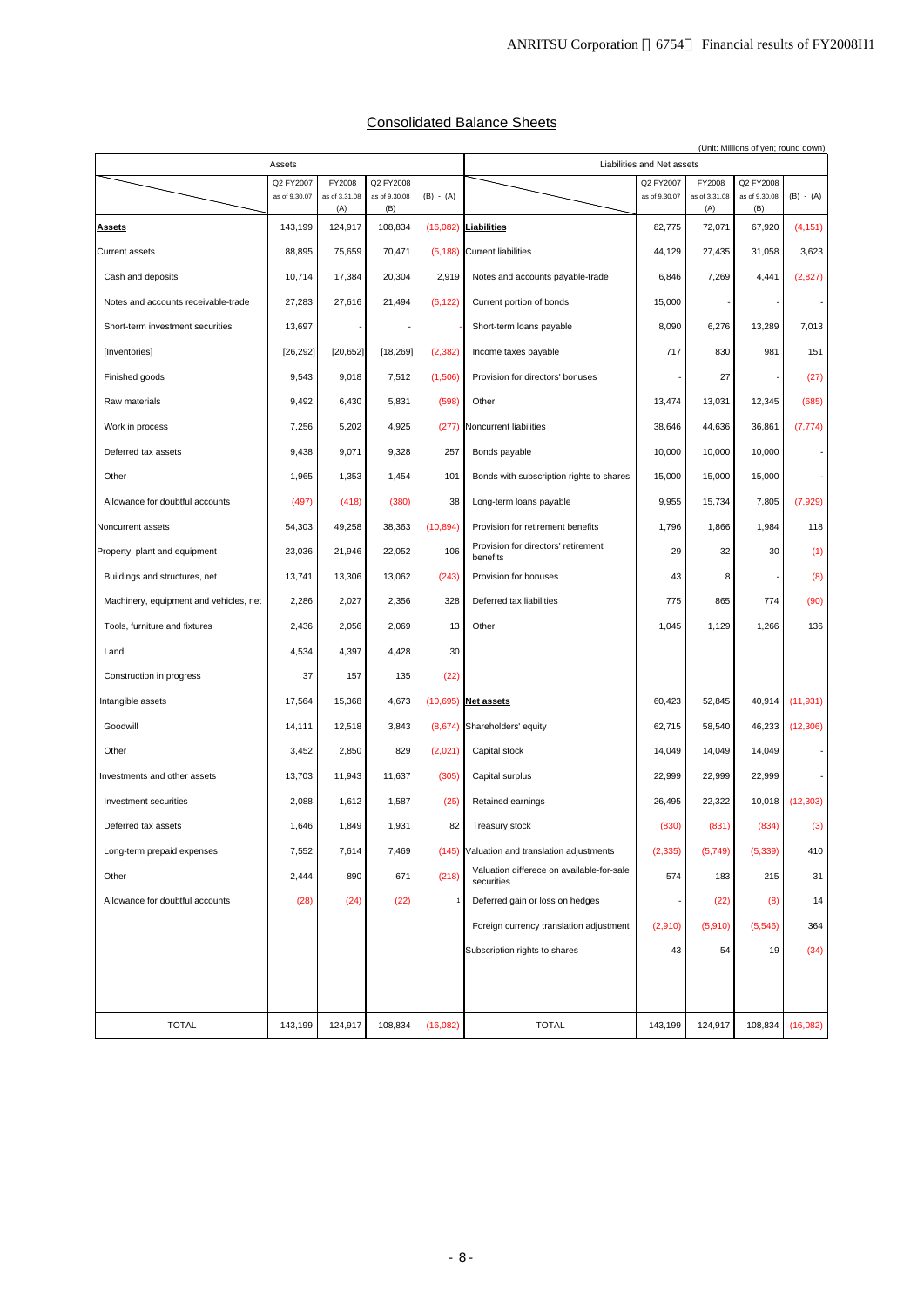|                                                   | FY2007 (6 months)                              | Six months ended September 30, 2008 and 2007<br>FY2008 (6 months) |                                                |        | (Unit: Millions of yen; round down)<br>FY2007 |                          |                                         |        |
|---------------------------------------------------|------------------------------------------------|-------------------------------------------------------------------|------------------------------------------------|--------|-----------------------------------------------|--------------------------|-----------------------------------------|--------|
|                                                   | From April 1, 2007<br>to September 30, 2007(A) |                                                                   | From April 1, 2008<br>to September 30, 2008(B) |        | Change                                        |                          | From April 1, 2007<br>to March 31, 2008 |        |
|                                                   | Amount                                         | $\%$                                                              | Amount                                         | $\%$   | $(B) - (A)$                                   | $\%$                     | Amount                                  | $\%$   |
| <b>Net sales</b>                                  | 48,812                                         | 100.0                                                             | 44,426                                         | 100.0  | (4,386)                                       | $-9.0$                   | 100,485                                 | 100.0  |
| Cost of sales                                     | 27,699                                         | 56.7                                                              | 26,576                                         | 59.8   | (1, 122)                                      | $-4.1$                   | 56,474                                  | 56.2   |
| <b>Gross profit</b>                               | 21,112                                         | 43.3                                                              | 17,849                                         | 40.2   | (3,263)                                       | $-15.5$                  | 44,011                                  | 43.8   |
| Selling, general and administrative expenses      | 19,836                                         | 40.7                                                              | 17,305                                         | 39.0   | (2,531)                                       | $-12.8$                  | 38,655                                  | 38.5   |
| <b>Operating income</b>                           | 1,276                                          | 2.6                                                               | 544                                            | 1.2    | (731)                                         | $-57.4$                  | 5,356                                   | 5.3    |
| Interest income                                   | 106                                            |                                                                   | 96                                             |        | (10)                                          |                          | 254                                     |        |
| Dividends income                                  | 24                                             |                                                                   | 23                                             |        | (0)                                           |                          | 38                                      |        |
| Other                                             | 149                                            |                                                                   | 147                                            |        | (2)                                           |                          | 444                                     |        |
| Non - operating income                            | 279                                            | 0.6                                                               | 267                                            | 0.6    | (12)                                          | $-4.6$                   | 737                                     | 0.7    |
| Interest expenses                                 | 433                                            |                                                                   | 361                                            |        | (71)                                          |                          | 888                                     |        |
| Foreign exchange losses                           | 11                                             |                                                                   | 178                                            |        | 167                                           |                          | 258                                     |        |
| Loss on disposal of obsolete inventories          | 181                                            |                                                                   | 11                                             |        | (170)                                         |                          | 2,426                                   |        |
| Loss on valuation of inventories                  | 731                                            |                                                                   |                                                |        | (731)                                         |                          | 3,221                                   |        |
| Other                                             | 515                                            |                                                                   | 82                                             |        | (432)                                         |                          | 1,304                                   |        |
| Non - operating expenses                          | 1,872                                          | 3.8                                                               | 634                                            | 1.4    | (1,238)                                       | $-66.1$                  | 8,099                                   | 8.0    |
| <b>Ordinary income</b>                            | (316)                                          | $-0.6$                                                            | 176                                            | 0.4    | 493                                           |                          | (2,006)                                 | $-2.0$ |
| Gain on reversal of subscription rights to shares |                                                |                                                                   | 34                                             |        | 34                                            |                          |                                         |        |
| Gain on sales of noncurrent assets                |                                                |                                                                   |                                                |        |                                               |                          | 35                                      |        |
| <b>Extraordinary income</b>                       |                                                |                                                                   | 34                                             | 0.1    | 34                                            |                          | 35                                      | 0.0    |
| Loss on valuation of inventories                  |                                                |                                                                   | 1,357                                          |        | 1,357                                         |                          |                                         |        |
| Loss on valuation of investment securities        | 29                                             |                                                                   | 52                                             |        | 23                                            |                          | 29                                      |        |
| Management innovation implementation expenses     |                                                |                                                                   |                                                |        |                                               |                          | 1,156                                   |        |
| <b>Extraordinary Loss</b>                         | 29                                             | 0.1                                                               | 1,410                                          | 3.2    | 1,380                                         | $\overline{\phantom{a}}$ | 1,186                                   | 1.2    |
| Income before income taxes                        | (345)                                          | $-0.7$                                                            | (1, 198)                                       | $-2.7$ | (852)                                         |                          | (3, 156)                                | $-3.2$ |
| Income taxes-current                              | (154)                                          | $-0.3$                                                            | 828                                            | 1.8    | 983                                           |                          | 435                                     | 0.4    |
| Income taxes-deferred                             | (17)                                           | $-0.0$                                                            | (462)                                          | $-1.0$ | (444)                                         |                          | 307                                     | 0.3    |
| Net income                                        | (174)                                          | $-0.4$                                                            | (1, 565)                                       | $-3.5$ | (1, 391)                                      |                          | (3,900)                                 | $-3.9$ |

#### Consolidated Statements of Income **Six months ended September 30, 2008 and 2007**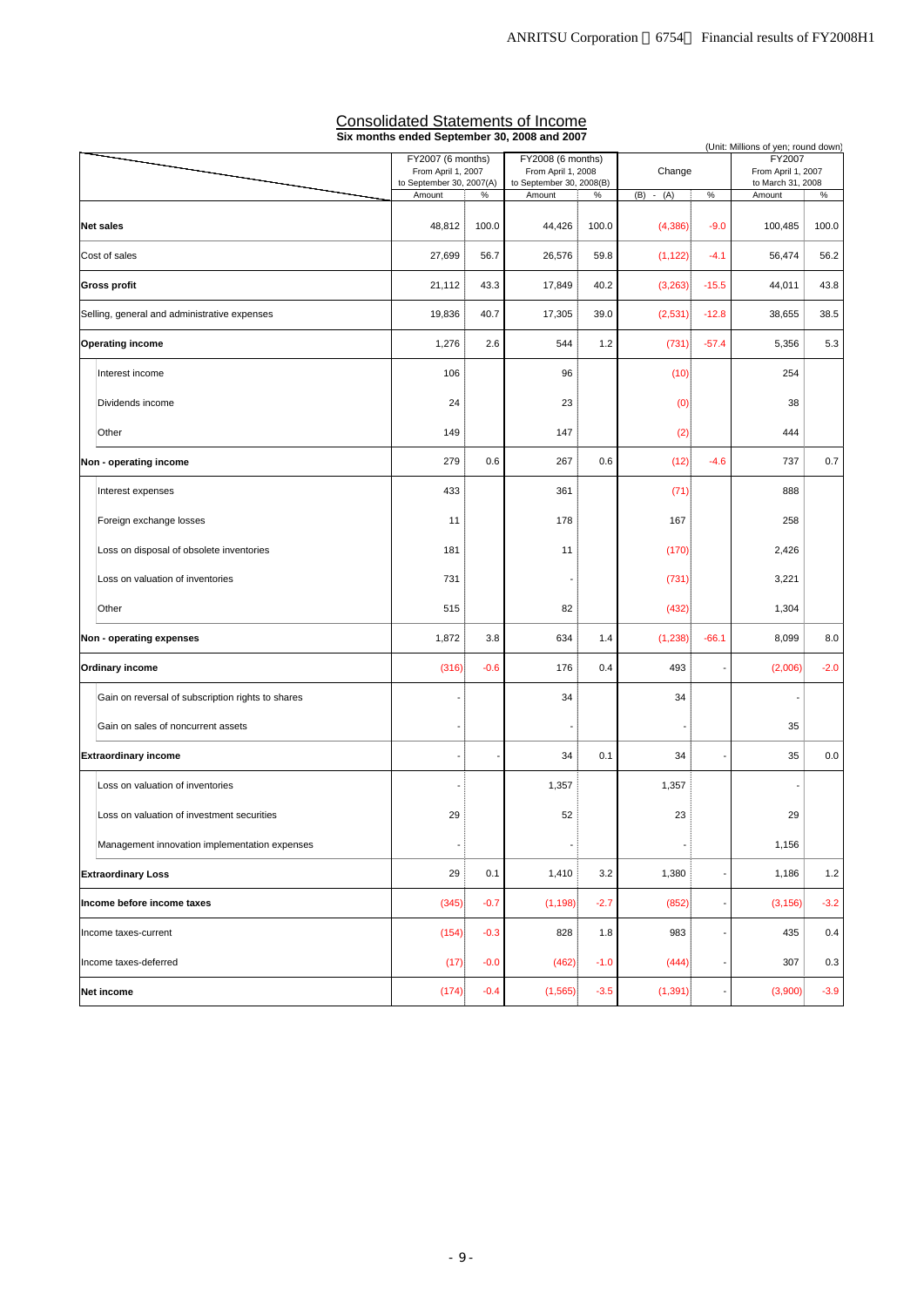### Consolidated Statements of Cash Flows **Six months ended September 30, 2008 and 2007**

|                                                                      |                     |                     | (Unit: Millions of yen; round down) |
|----------------------------------------------------------------------|---------------------|---------------------|-------------------------------------|
|                                                                      | FY 2007(6 months)   | FY 2008(6 months)   | FY 2007                             |
|                                                                      | From April 1, 2007  | From April 1, 2008  | From April 1, 2007                  |
|                                                                      | to Sep 30, 2007 (A) | to Sep 30, 2008 (B) | to March 31, 2008                   |
| Net cash provided by operating activities                            |                     |                     |                                     |
| Loss before income taxes                                             | (345)               | (1, 198)            | (3, 156)                            |
| Depreciation and amortization                                        | 1,841               | 1,623               | 3,347                               |
| Amortization of goodwill                                             | 320                 | 320                 | 640                                 |
| Increase (decrease) in allowance for doubtful accounts               | 10                  | (36)                | (26)                                |
| Decrease in provision for bonuses                                    | (5)                 | (8)                 | (39)                                |
| Interest and dividends income                                        | (130)               | (120)               | (292)                               |
| Interest expenses                                                    | 433                 | 361                 | 888                                 |
| Foreign exchange losses (gains)                                      | (1)                 | 3                   | 4                                   |
| Gain on sales of investment securities                               |                     | (5)                 |                                     |
| Loss on valuation of investment securities                           | 29                  | 52                  | 29                                  |
| Loss (gain) on sales and retirement of property, plant and equipment | 39                  | 19                  | 65                                  |
| Decrease (increase) in notes and accounts receivable - trade         | 730                 | 6,071               | (1,590)                             |
| Decrease of inventories                                              | 209                 | 2,463               | 4,961                               |
| Increase (decrease) in notes and accounts payable - trade            | (593)               | (2,768)             | 1,035                               |
| Increase in provision for retirement benefits                        | 55                  | 118                 | 125                                 |
| Decrease (increase) in prepaid pension costs                         | (59)                | 141                 | (124)                               |
| Decrease in provision for directors' bonuses                         | (66)                | (27)                | (39)                                |
| Decrease (increase) in consumption taxes refund receivable           | (17)                | 18                  | 119                                 |
| Decrease in accrued consumption taxes                                | (58)                | (27)                | (29)                                |
| Other, net                                                           | 657                 | (854)               | 1,774                               |
| Sub Total                                                            | 3,047               | 6,147               | 7,694                               |
| Interest and dividends income received                               | 132                 | 117                 | 291                                 |
| Interest expenses paid                                               | (505)               | (361)               | (1,008)                             |
| Income taxes paid                                                    | (777)               | (724)               | (878)                               |
| Income taxes refund                                                  | 250                 | 95                  | 152                                 |
| Net cash provided by operating activities                            | 2,147               | 5,274               | 6,251                               |
| Net cash used in investment activities                               |                     |                     |                                     |
| Purchase of property, plant and equipment                            | (1, 296)            | (1,047)             | (2, 437)                            |
| Proceeds from sales of property, plant and equipment                 | 73                  | 9                   | 132                                 |
| Purchase of investment securities                                    | (1)                 | (1)                 | (2)                                 |
| Proceeds from sales of investment securities                         |                     | 5                   |                                     |
| Other, net                                                           | (777)               | (69)                | (65)                                |
| Net cash used in investment activities                               | (2,002)             | (1, 104)            | (2, 373)                            |
| Net cash used in financing activities                                |                     |                     |                                     |
| Net increase (decrease) in short-term loans payable                  | 1,408               | 338                 | (244)                               |
| Proceeds from long-term loans payable                                | 668                 |                     | 7,640                               |
| Repayment of long-term loans payable                                 | (7, 108)            | (1,030)             | (8, 120)                            |
| Proceeds from issuance of bonds                                      | 10,000              |                     | 10,000                              |
| Redemption of bonds                                                  |                     |                     | (15,000)                            |
| Cash dividends paid                                                  | (446)               | (446)               | (892)                               |
| Purchase of treasury stock                                           | (7)                 | (5)                 | (9)                                 |
| Proceeds from sales of treasury stock                                | 0                   | 0                   | 1                                   |
| Other, net                                                           |                     | (76)                |                                     |
| Net cash used in financing activities                                | 4,516               | (1, 219)            | (6,625)                             |
| Effect of exchange rate change on cash and cash equivalents          | (195)               | (30)                | (514)                               |
| Net increase(decrease) in cash and cash equivalents                  | 4,465               | 2,919               | (3,261)                             |
| Cash and cash equivalents at beginning of period                     | 19,946              | 16,684              | 19,946                              |
| Cash and cash equivalents at end of period                           | 24,412              | 19,604              | 16,684                              |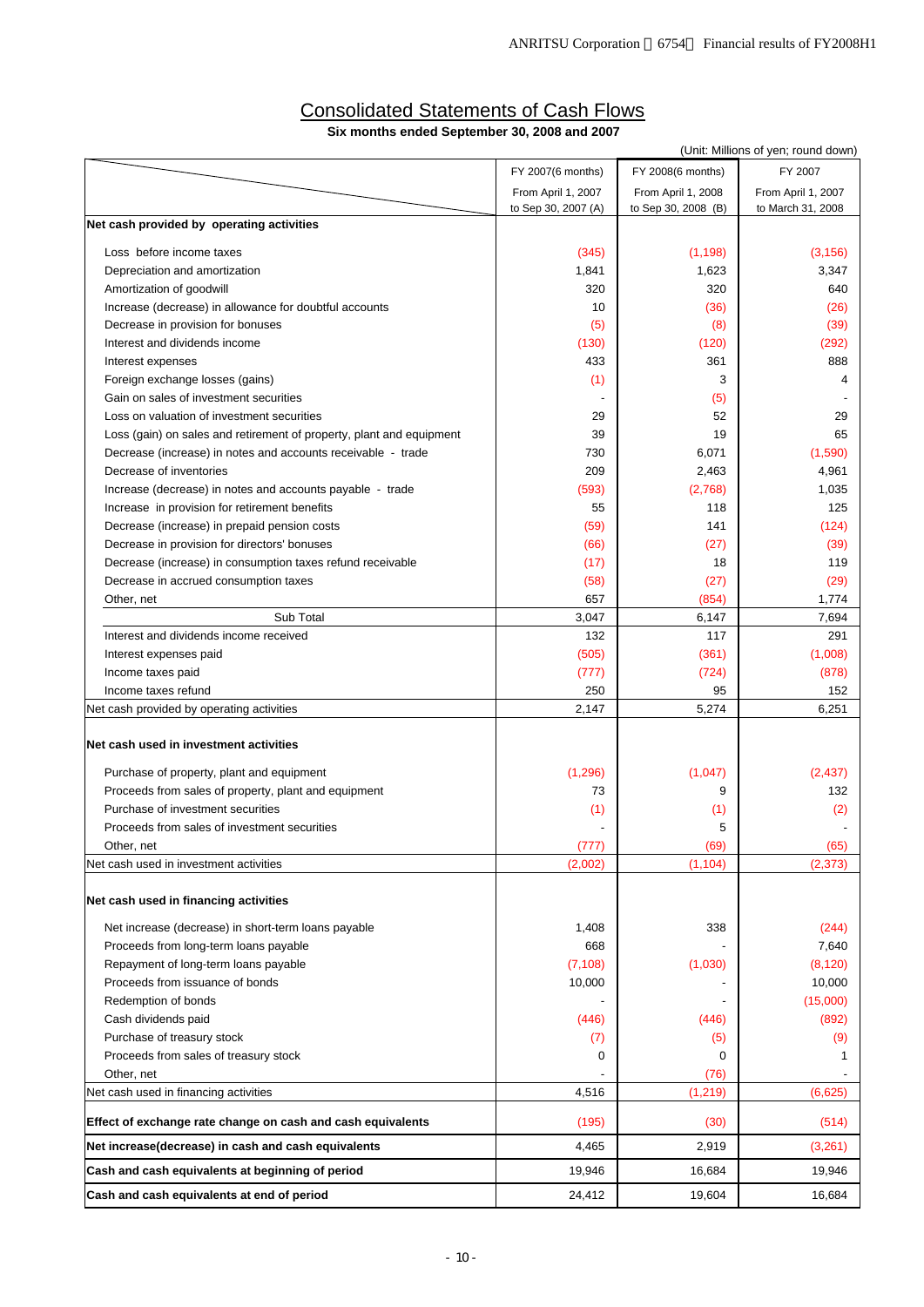# Segment Information

#### **Six months ended September 30, 2008 and 2007**

#### **1. Information by industry segment**

**Six months ended September 30, 2007** (From April 1, 2007 to September 30, 2007) (Unit: Millions of Yen; round down)

|                   | Test and<br>Measurement | Information and<br>Communications | Industrial<br>Automation | Services and<br>Others | Total  | Elimination or<br>corporate | Consolidated |
|-------------------|-------------------------|-----------------------------------|--------------------------|------------------------|--------|-----------------------------|--------------|
| Net sales:        |                         |                                   |                          |                        |        |                             |              |
| Outside customers | 36,117                  | 2,178                             | 6,797                    | 3,717                  | 48,812 |                             | 48,812       |
| Inter - segment   | 94                      | ◠                                 | 112                      | 1,637                  | 1,845  | (1, 845)                    |              |
| Total             | 36.212                  | 2,180                             | 6,910                    | 5,354                  | 50,658 | (1,845)                     | 48,812       |
| Operating income  | 1,019                   | (282)                             | 487                      | 832                    | 2,056  | (780)                       | 1,276        |

#### **Six months ended September 30, 2008** (From April 1, 2008 to September 30, 2008) (Unit : Millions of Yen ; round down)

|                   | Test and<br>Measurement | Information and<br>Communications | Industrial<br>Automation | Services and<br>Others | Total  | Elimination or<br>corporate | Consolidated |
|-------------------|-------------------------|-----------------------------------|--------------------------|------------------------|--------|-----------------------------|--------------|
| Net sales:        |                         |                                   |                          |                        |        |                             |              |
| Outside customers | 31,783                  | 1,357                             | 7,155                    | 4.129                  | 44.426 |                             | 44.426       |
| Inter - segment   | 87                      | 0                                 | 9                        | 1.441                  | 1.537  | (1,537)                     |              |
| Total             | 31.870                  | 1,357                             | 7,165                    | 5.570                  | 45.964 | (1,537)                     | 44,426       |
| Operating income  | 89                      | (456)                             | 413                      | 963                    | 1,009  | (465)                       | 544          |

#### Year ended March 31, 2008 (From April 1, 2007 to March 31, 2008) (Unit: Millions of Yen; round down)

|                   | Test and<br>Measurement | Information and<br>Communications | Industrial<br>Automation | Services and<br>Others | Total   | Elimination or<br>corporate | Consolidated |
|-------------------|-------------------------|-----------------------------------|--------------------------|------------------------|---------|-----------------------------|--------------|
| Net sales:        |                         |                                   |                          |                        |         |                             |              |
| Outside customers | 72.717                  | 5.749                             | 13,595                   | 8.422                  | 100,485 | -                           | 100,485      |
| Inter - segment   | 176                     | 4                                 | 35                       | 3.240                  | 3,457   | (3, 457)                    |              |
| Total             | 72,894                  | 5.754                             | 13,631                   | 11,663                 | 103,942 | (3, 457)                    | 100,485      |
| Operating income  | 4,126                   | 76                                | 814                      | 1,925                  | 6,943   | (1,587)                     | 5,356        |

(Notes) 1. Segments are classified by the company for internal management purposes.

#### 2. Main products of each industry segment

(1)Test and Measurement …… Measuring instruments for Digital communications and IP network, Optical communications equipment ,

 Mobile communications equipment, RF / microwave and millimeter wave communications equipment /systems, Service assurance

(2)Information and Communications …… Public information systems, Video distribution systems, IP network equipment

(3)Industrial Automation …… Checkweighers, Automatic combination weighers, Inspection equipment

(4)Services and Others …… Logistics, Welfare related service, Lease on real estate, Corporate administration, Optical devices,

Parts manufacturing, Precision measuring instruments and others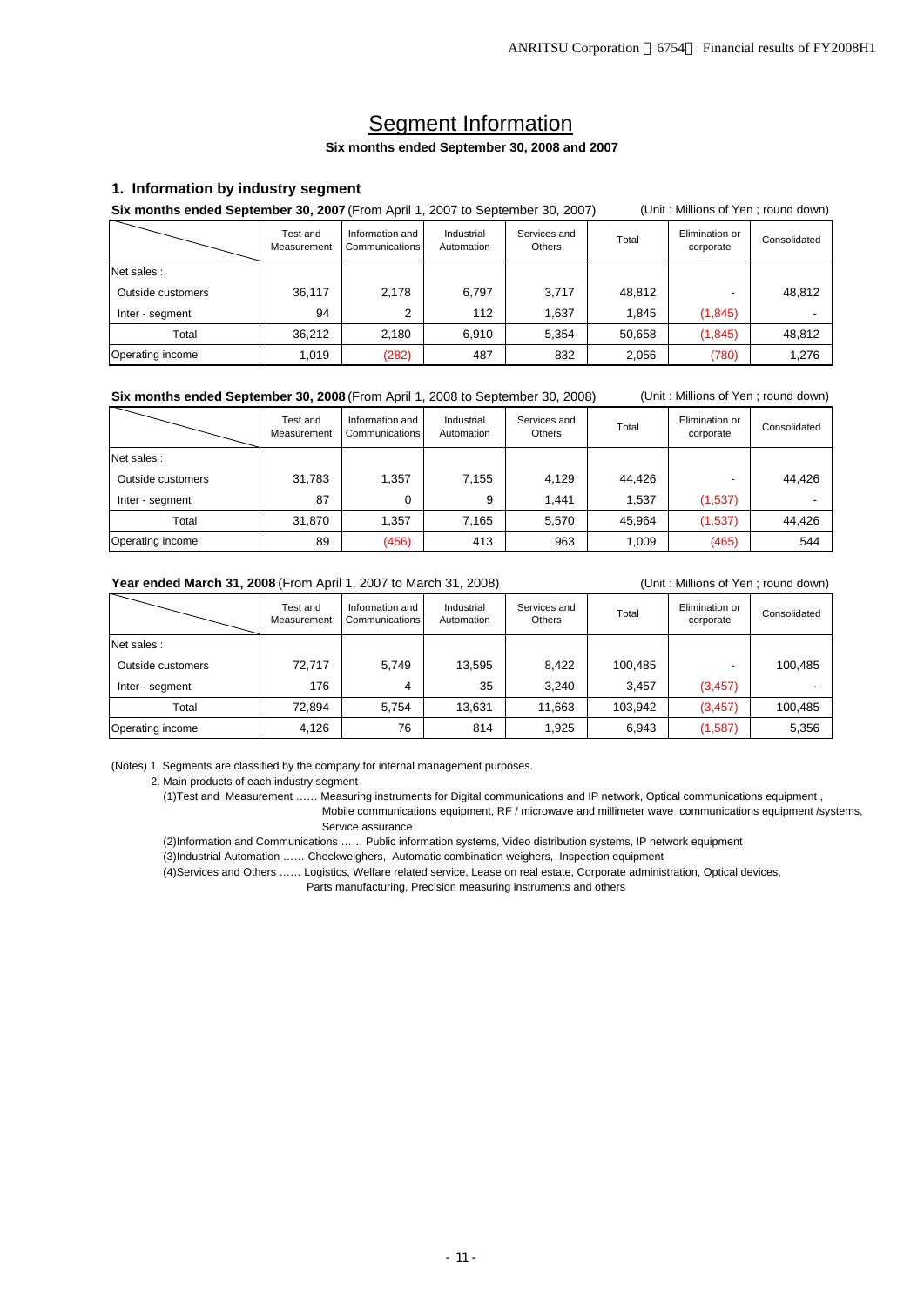#### **2. Information by geographic area**

**Six months ended September 30, 2007** (From April 1, 2007 to September 30, 2007) (Unit : Millions of Yen ; round down)

|                   | Japan  | Americas | Europe   | Asia and<br><b>Others</b> | Total  | Elimination or<br>corporate | Consolidated |
|-------------------|--------|----------|----------|---------------------------|--------|-----------------------------|--------------|
| Net sales:        |        |          |          |                           |        |                             |              |
| Outside customers | 24,136 | 10,068   | 9.028    | 5,578                     | 48,812 |                             | 48,812       |
| Inter-segment     | 7.197  | 4,696    | 2.349    | 343                       | 14.587 | (14, 587)                   |              |
| Total             | 31,333 | 14.764   | 11.377   | 5.922                     | 63,399 | (14, 587)                   | 48,812       |
| Operating income  | 493    | 1,536    | (1, 157) | 317                       | 1,189  | 86                          | 1,276        |

#### **Six months ended September 30, 2008** (From April 1, 2008 to September 30, 2008) (Unit: Millions of Yen; round down)

|                   | Japan  | Americas | Europe   | Asia and<br><b>Others</b> | Total  | Elimination or<br>corporate | Consolidated |
|-------------------|--------|----------|----------|---------------------------|--------|-----------------------------|--------------|
| Net sales:        |        |          |          |                           |        |                             |              |
| Outside customers | 21,160 | 9,608    | 8.364    | 5,292                     | 44.426 |                             | 44,426       |
| Inter-segment     | 7.206  | 4.685    | 1.220    | 310                       | 13.423 | (13, 423)                   |              |
| Total             | 28,367 | 14.294   | 9.585    | 5,602                     | 57,849 | (13, 423)                   | 44.426       |
| Operating income  | (252)  | 1,827    | (1, 104) | 98                        | 569    | (24)                        | 544          |

#### Year ended March 31, 2008 (From April 1, 2007 to March 31, 2008) **(Unit : Millions of Yen ; round down)**

|                   | Japan  | Americas | Europe  | Asia and Others | Total   | Elimination or<br>corporate | Consolidated |
|-------------------|--------|----------|---------|-----------------|---------|-----------------------------|--------------|
| Net sales:        |        |          |         |                 |         |                             |              |
| Outside customers | 50,167 | 20,437   | 19.266  | 10.614          | 100,485 |                             | 100,485      |
| Inter-segment     | 14,810 | 9,633    | 4.859   | 617             | 29.920  | (29, 920)                   |              |
| Total             | 64.977 | 30,070   | 24.126  | 11,231          | 130,406 | (29, 920)                   | 100,485      |
| Operating income  | 2,496  | 3,470    | (1,924) | 438             | 4,480   | 875                         | 5,356        |

(Notes) 1. The countries or areas of consolidated subsidiaries are classified based on the geographic factors from the current period.

2. Main countries based on such classification is as follows:

(1) Americas : U.S.A., Canada, Mexico, Brazil

(2) Europe : U.K., France, Germany, Italy, Sweden, Spain, Denmark

(3) Asia and Others : China, Korea, Taiwan, Singapore, Australia, Thailand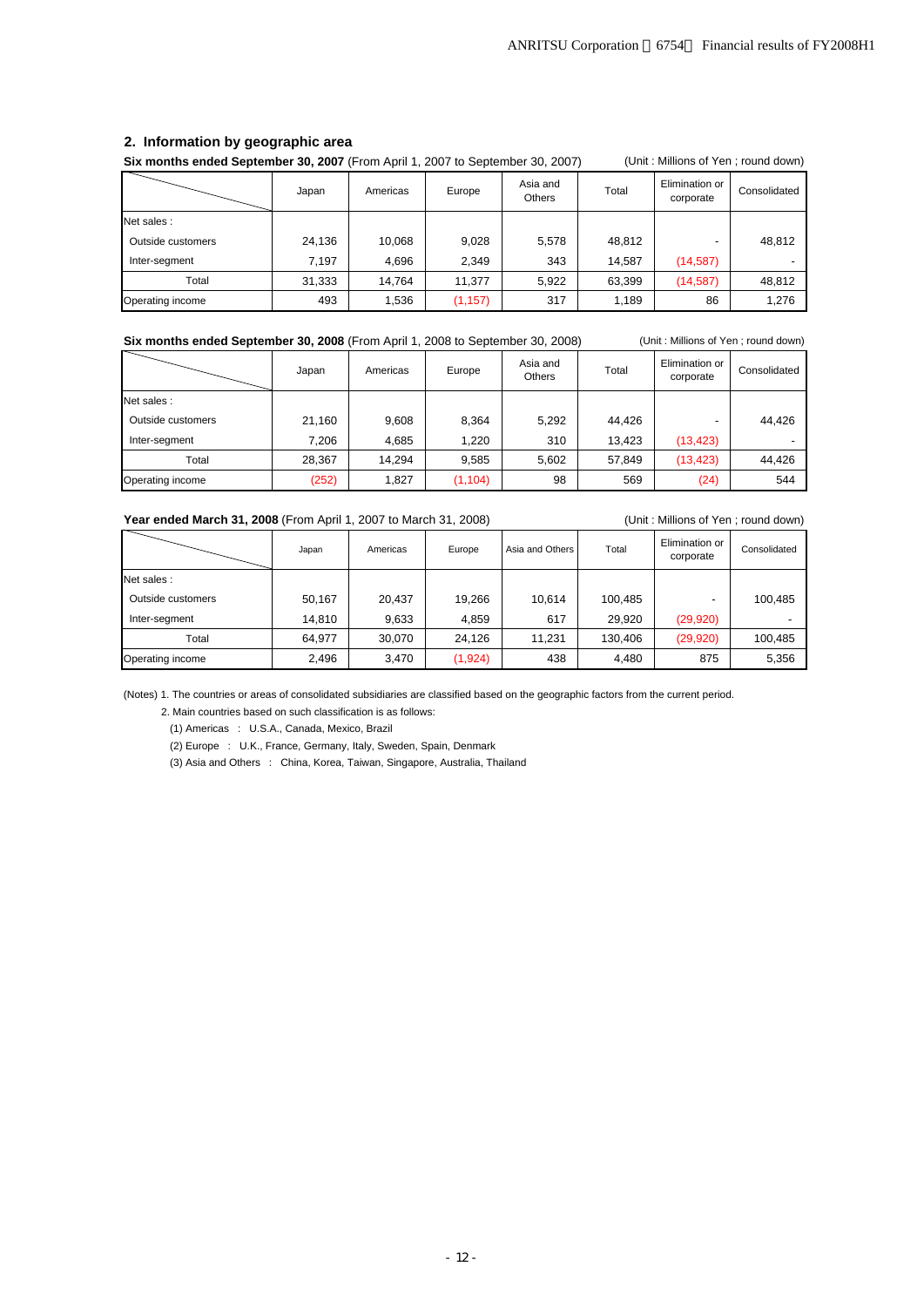#### **3. Overseas sales**

| Six months ended September 30, 2007 (From April 1, 2007 to September 30, 2007) | (Unit: Millions of yen; round down) |                          |                 |        |  |
|--------------------------------------------------------------------------------|-------------------------------------|--------------------------|-----------------|--------|--|
|                                                                                | <b>EMEA</b><br>Americas             |                          | Asia and Others | Total  |  |
| Overseas sales                                                                 | 9.217                               | 8.961                    | 8.673           | 26,852 |  |
| Consolidated net sales                                                         | <b>1</b>                            | $\overline{\phantom{a}}$ |                 | 48.812 |  |
| Percentage of consolidated net sales                                           | 18.9%                               | 18.3%                    | 17.8%           | 55.0%  |  |

**Six months ended September 30, 2008** (From April 1, 2008 to September 30, 2008) (Unit: Millions of yen ; round down)

|                                      | Americas | <b>EMEA</b> | Asia and Others | Total  |
|--------------------------------------|----------|-------------|-----------------|--------|
| Overseas sales                       | 9,658    | 8.438       | 8.799           | 26,896 |
| Consolidated net sales               | -        | -           | -               | 44.426 |
| Percentage of consolidated net sales | 21.7%    | 19.0%       | 19.8%           | 60.5%  |

Year ended March 31, 2008 (From April 1, 2007 to March 31, 2008) **(Unit: Millions of yen ; round down)** 

|                                      | Americas | <b>EMEA</b> | Asia and Others | Total   |
|--------------------------------------|----------|-------------|-----------------|---------|
| Overseas sales                       | 19.557   | 19.092      | 17.554          | 56,204  |
| Consolidated net sales               | -        |             |                 | 100,485 |
| Percentage of consolidated net sales | 19.4%    | 19.0%       | 17.5%           | 55.9%   |

(Notes) 1. The countries or areas of consolidated subsidiaries are classified based on the geographic factors from the current period. 2. Main countries based on such classification is as follows:

(1) Americas : U.S.A., Canada, Mexico, Brazil

(2) EMEA : U.K., France, Germany, Italy, Sweden, Spain, Denmark, Near and Middle East, Africa

(3) Asia and Others : China, Korea, Taiwan, Singapore, Australia, Thailand

3. Overseas sales represents outside Japan sales of Anritsu and its consolidated subsidiaries.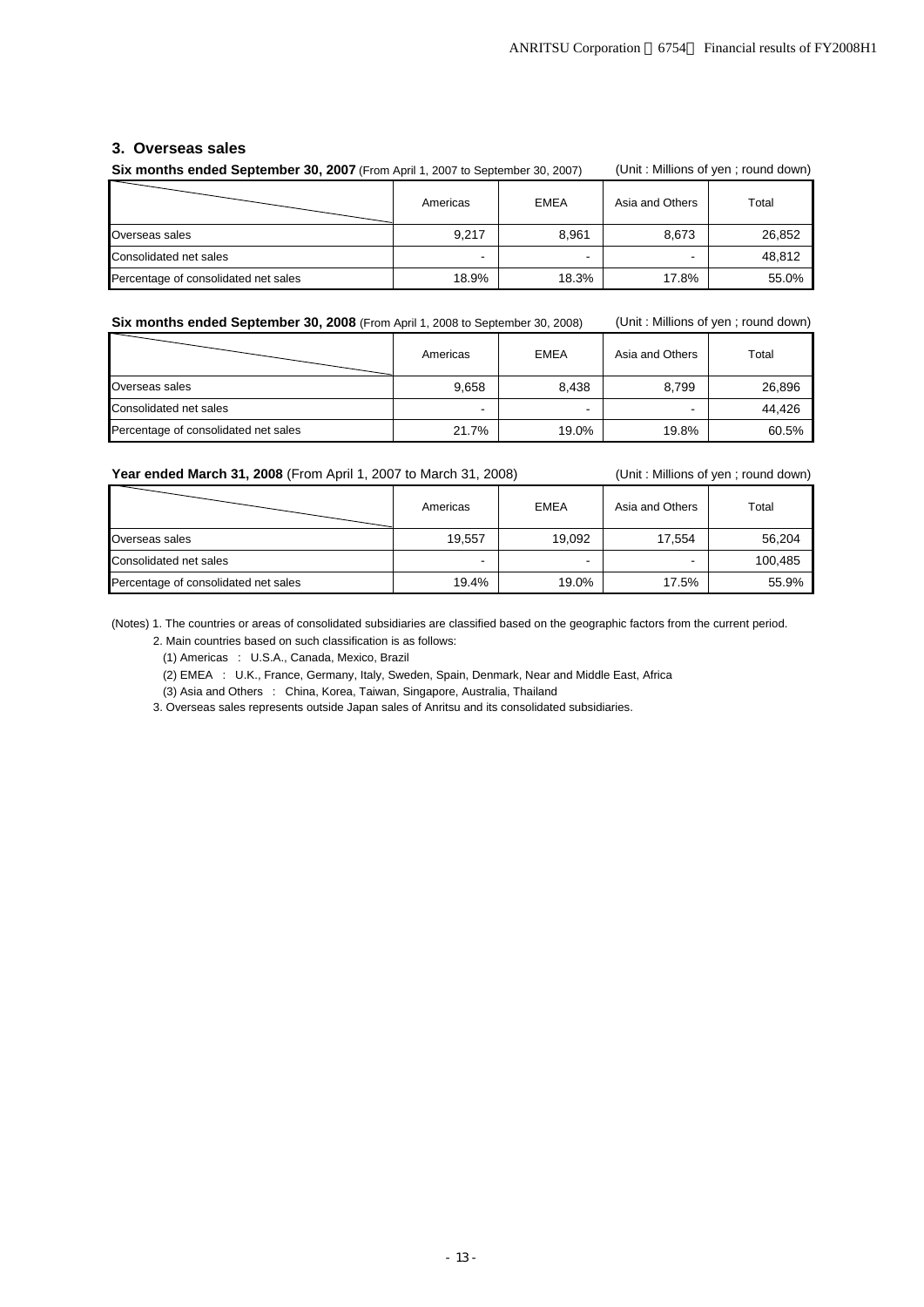# Consolidated Quarterly Financial Highlights

# Year ended March 31, 2008

|                                                      | 1st Quarter     | 2nd Quarter | 3rd Quarter     | 4th Quarter |  |  |  |
|------------------------------------------------------|-----------------|-------------|-----------------|-------------|--|--|--|
|                                                      |                 |             | Millions of yen |             |  |  |  |
| Net sales                                            | 20,499          | 28,312      | 22,864          | 28,808      |  |  |  |
| Gross profit                                         | 8,878           | 12,234      | 10,786          | 12,113      |  |  |  |
| Operating income (loss)                              | (939)           | 2,215       | 1,447           | 2,632       |  |  |  |
| Ordinary income (loss)                               | (1,151)         | 834         | 1,141           | (2,830)     |  |  |  |
| Income (Loss) before income taxes                    | (1,151)         | 805         | 1,141           | (3,952)     |  |  |  |
| Net income (loss)                                    | (1, 851)        | 1,677       | 204             | (3,930)     |  |  |  |
|                                                      |                 |             | Yen             |             |  |  |  |
| Net income (loss) per share : Basic                  | (14.53)         | 13.16       | 1.60            | (30.84)     |  |  |  |
| : Diluted                                            |                 | 11.86       | 1.44            |             |  |  |  |
|                                                      | Millions of yen |             |                 |             |  |  |  |
| Total assets                                         | 131,304         | 143,199     | 142,188         | 124,917     |  |  |  |
| Net assets                                           | 60,399          | 60,423      | 59,803          | 52,845      |  |  |  |
|                                                      |                 |             | Yen             |             |  |  |  |
| Net assets per share                                 | 473.65          | 473.68      | 468.79          | 414.16      |  |  |  |
|                                                      |                 |             | Millions of yen |             |  |  |  |
| Cash flows from operating activities                 | 483             | 1,663       | 2,180           | 1,922       |  |  |  |
| Cash flows from investing activities                 | (627)           | (1,374)     | (43)            | (326)       |  |  |  |
| Cash flows from financing activities                 | (7,004)         | 11,520      | (2,196)         | (8,944)     |  |  |  |
| Net increase (decrease) in cash and cash equivalents | (6,864)         | 11,329      | (80)            | (7,647)     |  |  |  |
| Cash and cash equivalents at end of period           | 13,082          | 24,412      | 24,332          | 16,684      |  |  |  |

## **Year ended March 31, 2009**

|                                                      | 1st Quarter | 2nd Quarter | 3rd Quarter     | 4th Quarter |
|------------------------------------------------------|-------------|-------------|-----------------|-------------|
|                                                      |             |             | Millions of yen |             |
| Net sales                                            | 19,754      | 24,671      |                 |             |
| Gross profit                                         | 7,798       | 10,051      |                 |             |
| Operating income (loss)                              | (874)       | 1,419       |                 |             |
| Ordinary income (loss)                               | (778)       | 955         |                 |             |
| Income (Loss) before income taxes                    | (2,135)     | 936         |                 |             |
| Net income (loss)                                    | (2,325)     | 759         |                 |             |
|                                                      |             |             | Yen             |             |
| Net income (loss) per share : Basic                  | (18.24)     | 5.96        |                 |             |
| : Diluted                                            |             | 5.37        |                 |             |
|                                                      |             |             | Millions of yen |             |
| Total assets                                         | 112,540     | 108,834     |                 |             |
| Net assets                                           | 40,585      | 40,914      |                 |             |
|                                                      |             |             | Yen             |             |
| Net assets per share                                 | 318.26      | 320.87      |                 |             |
|                                                      |             |             | Millions of yen |             |
| Cash flows from operating activities                 | 3,002       | 2,271       |                 |             |
| Cash flows from investing activities                 | (580)       | (523)       |                 |             |
| Cash flows from financing activities                 | (276)       | (943)       |                 |             |
| Net increase (decrease) in cash and cash equivalents | 2,411       | 508         |                 |             |
| Cash and cash equivalents at end of period           | 19,095      | 19,604      |                 |             |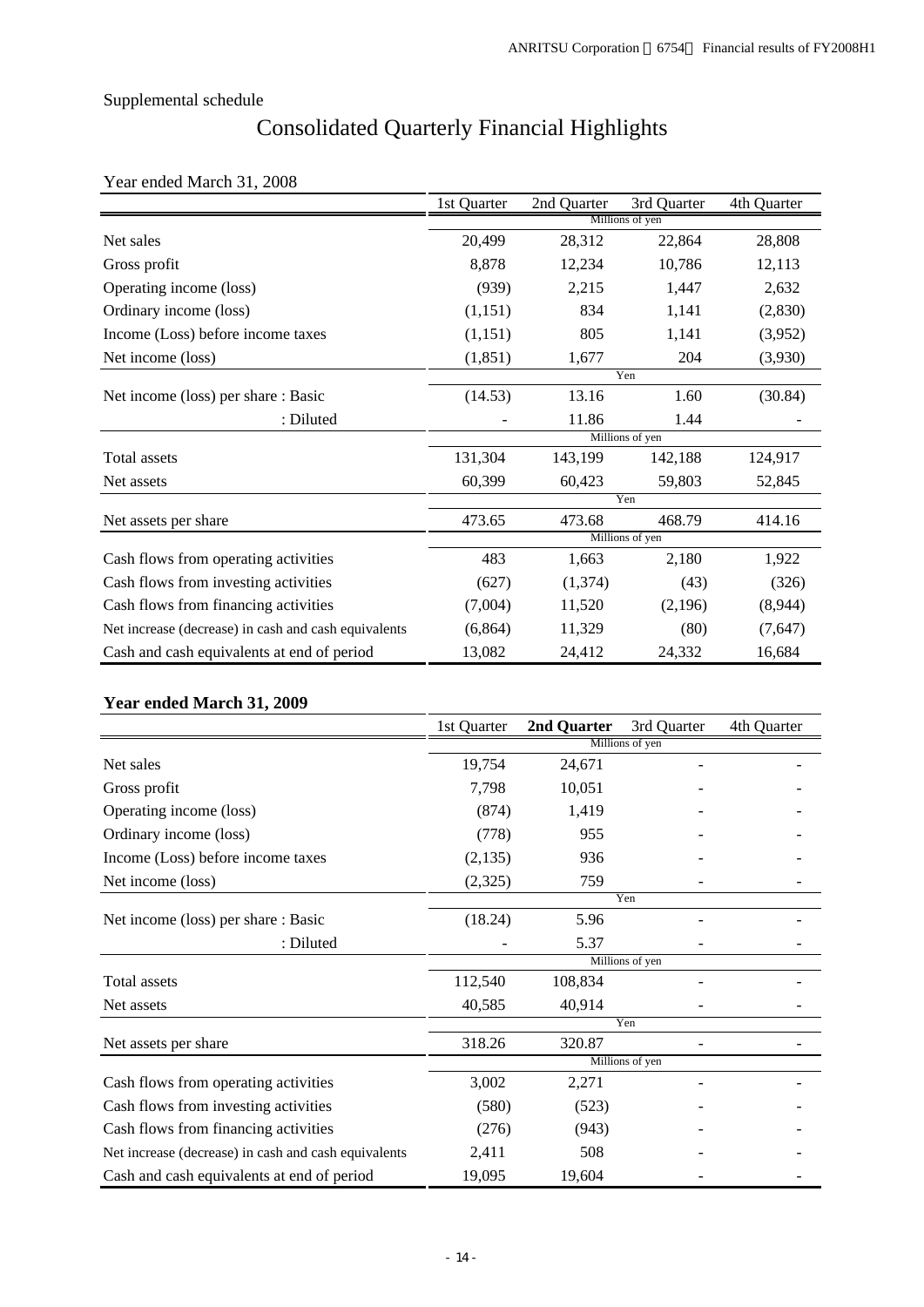# Consolidated Quarterly Financial Position

| Year ended March 31, 2008                            |             |             | Millions of yen; round down |             |
|------------------------------------------------------|-------------|-------------|-----------------------------|-------------|
|                                                      | 1st Quarter | 2nd Quarter | 3rd Quarter                 | 4th Quarter |
| <b>Assets</b>                                        | 131,304     | 143,199     | 142,188                     | 124,917     |
| Current assets                                       | 75,905      | 88,895      | 89,217                      | 75,659      |
| Fixed assets                                         | 55,399      | 54,303      | 52,971                      | 49,258      |
| Tangible fixed assets                                | 23,428      | 23,036      | 22,688                      | 21,946      |
| Intangible fixed assets                              | 18,566      | 17,564      | 17,325                      | 15,368      |
| Investments and other assets                         | 13,404      | 13,703      | 12,958                      | 11,943      |
| <b>Liabilities</b>                                   | 70,904      | 82,775      | 82,384                      | 72,071      |
| <b>Current liabilities</b>                           | 41,998      | 44,129      | 43,468                      | 27,435      |
| Long-term liabilities                                | 28,906      | 38,646      | 38,916                      | 44,636      |
| <b>Net assets</b>                                    | 60,399      | 60,423      | 59,803                      | 52,845      |
| Common stock                                         | 14,049      | 14,049      | 14,049                      | 14,049      |
| Additional paid-in capital                           | 22,999      | 22,999      | 22,999                      | 22,999      |
| Retained earnings                                    | 24,818      | 26,495      | 26,253                      | 22,322      |
| Treasury stocks, at cost                             | (826)       | (830)       | (832)                       | (831)       |
| Valuation and translation adjustments                | (661)       | (2, 335)    | (2,717)                     | (5,749)     |
| Reservation rights on common stock                   | 19          | 43          | 48                          | 54          |
| <b>Supplemental information: Debts with interest</b> | 46,829      | 58,046      | 56,369                      | 47,010      |

| Year ended March 31, 2009                            |             |             | Millions of yen; round down |                    |  |
|------------------------------------------------------|-------------|-------------|-----------------------------|--------------------|--|
|                                                      | 1st Quarter | 2nd Quarter | 3rd Quarter                 | <b>4th Quarter</b> |  |
| <b>Assets</b>                                        | 112,540     | 108,834     |                             |                    |  |
| Current assets                                       | 73,046      | 70,471      |                             |                    |  |
| Fixed assets                                         | 39,493      | 38,363      |                             |                    |  |
| Tangible fixed assets                                | 22,365      | 22,052      |                             |                    |  |
| Intangible fixed assets                              | 4,896       | 4,673       |                             |                    |  |
| Investments and other assets                         | 12,231      | 11,637      |                             |                    |  |
| <b>Liabilities</b>                                   | 71,954      | 67,920      |                             |                    |  |
| <b>Current liabilities</b>                           | 27,237      | 31,058      |                             |                    |  |
| Long-term liabilities                                | 44,717      | 36,861      |                             |                    |  |
| <b>Net assets</b>                                    | 40,585      | 40,914      |                             |                    |  |
| Common stock                                         | 14,049      | 14,049      |                             |                    |  |
| Additional paid-in capital                           | 22,999      | 22,999      |                             |                    |  |
| Retained earnings                                    | 9,260       | 10,018      |                             |                    |  |
| Treasury stocks, at cost                             | (832)       | (834)       |                             |                    |  |
| Valuation and translation adjustments                | (4,911)     | (5,339)     |                             |                    |  |
| Reservation rights on common stock                   | 19          | 19          |                             |                    |  |
| <b>Supplemental information: Debts with interest</b> | 47,508      | 46,094      |                             |                    |  |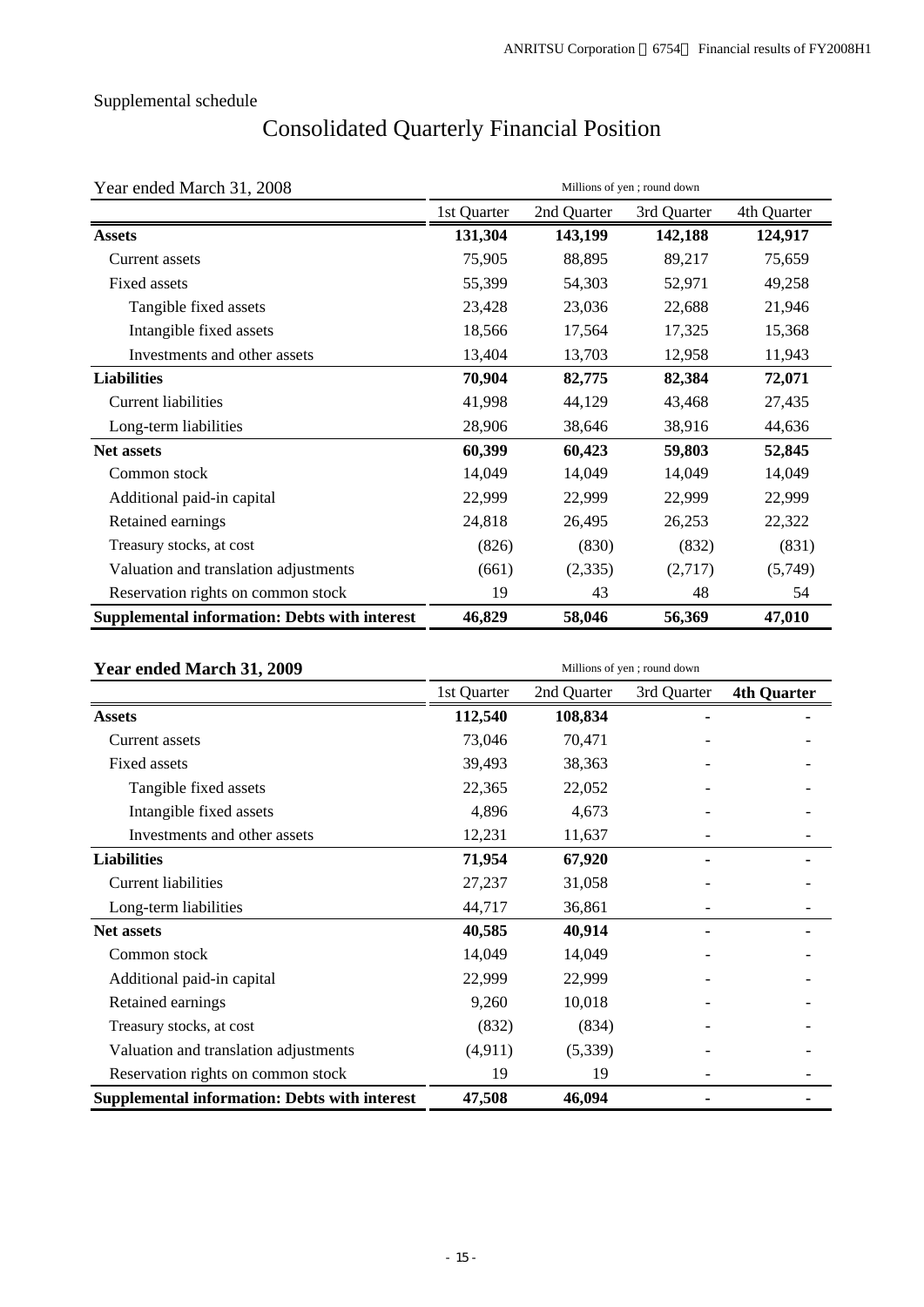# Consolidated Quarterly Segment Information

| Year ended March 31, 2008                   | Millions of yen; round down |             |             |             |  |  |  |
|---------------------------------------------|-----------------------------|-------------|-------------|-------------|--|--|--|
|                                             | 1st Quarter                 | 2nd Quarter | 3rd Quarter | 4th Quarter |  |  |  |
| Net sales by industry segment               | 20,499                      | 28,312      | 22,864      | 28,808      |  |  |  |
| <b>Test and Measurement</b>                 | 15,629                      | 20,488      | 17,541      | 19,058      |  |  |  |
| <b>Information and Communications</b>       | 464                         | 1,714       | 655         | 2,915       |  |  |  |
| <b>Industrial Automation</b>                | 2,670                       | 4,127       | 2,920       | 3,877       |  |  |  |
| Services and Others                         | 1,735                       | 1,982       | 1,748       | 2,957       |  |  |  |
| Operating income (loss) by industry segment | (939)                       | 2,215       | 1,447       | 2,632       |  |  |  |
| <b>Test and Measurement</b>                 | (665)                       | 1,685       | 1,536       | 1,569       |  |  |  |
| Information and Communications              | (237)                       | (44)        | (254)       | 613         |  |  |  |
| Industrial Automation                       | 2                           | 484         | 57          | 270         |  |  |  |
| Services and Others                         | 361                         | 470         | 418         | 675         |  |  |  |
| Elimination or corporate                    | (400)<br>(379)              |             | (310)       | (496)       |  |  |  |
| Net sales by market                         | 20,499                      | 28,312      | 22,864      | 28,808      |  |  |  |
| Japan                                       | 8,107                       | 13,852      | 7,122       | 15,198      |  |  |  |
| Americas                                    | 4,350                       | 4,867       | 6,096       | 4,243       |  |  |  |
| <b>EMEA</b>                                 | 4,142                       | 4,819       | 5,032       | 5,098       |  |  |  |
| Asia and Others                             | 3,899                       | 4,774       | 4,612       | 4,268       |  |  |  |

| Year ended March 31, 2009                   | Millions of yen; round down |             |             |             |  |  |  |
|---------------------------------------------|-----------------------------|-------------|-------------|-------------|--|--|--|
|                                             | 1st Quarter                 | 2nd Quarter | 3rd Quarter | 4th Quarter |  |  |  |
| Net sales by industry segment               | 19,754                      | 24,671      |             |             |  |  |  |
| <b>Test and Measurement</b>                 | 14,535                      | 17,247      |             |             |  |  |  |
| <b>Information and Communications</b>       | 533                         | 824         |             |             |  |  |  |
| <b>Industrial Automation</b>                | 2,849                       | 4,306       |             |             |  |  |  |
| Services and Others                         | 1,836                       | 2,293       |             |             |  |  |  |
| Operating income (loss) by industry segment | (874)                       | 1,419       |             |             |  |  |  |
| <b>Test and Measurement</b>                 | (757)                       | 846         |             |             |  |  |  |
| Information and Communications              | (329)                       | (126)       |             |             |  |  |  |
| <b>Industrial Automation</b>                | 9                           | 403         |             |             |  |  |  |
| Services and Others                         | 482                         | 480         |             |             |  |  |  |
| Elimination or corporate                    | (279)                       | (185)       |             |             |  |  |  |
| Net sales by market                         | 19,754                      | 24,671      |             |             |  |  |  |
| Japan                                       | 6,920                       | 10,609      |             |             |  |  |  |
| Americas                                    | 4,442                       | 5,215       |             |             |  |  |  |
| <b>EMEA</b>                                 | 4,138                       | 4,300       |             |             |  |  |  |
| Asia and Others                             | 4,253                       | 4,545       |             |             |  |  |  |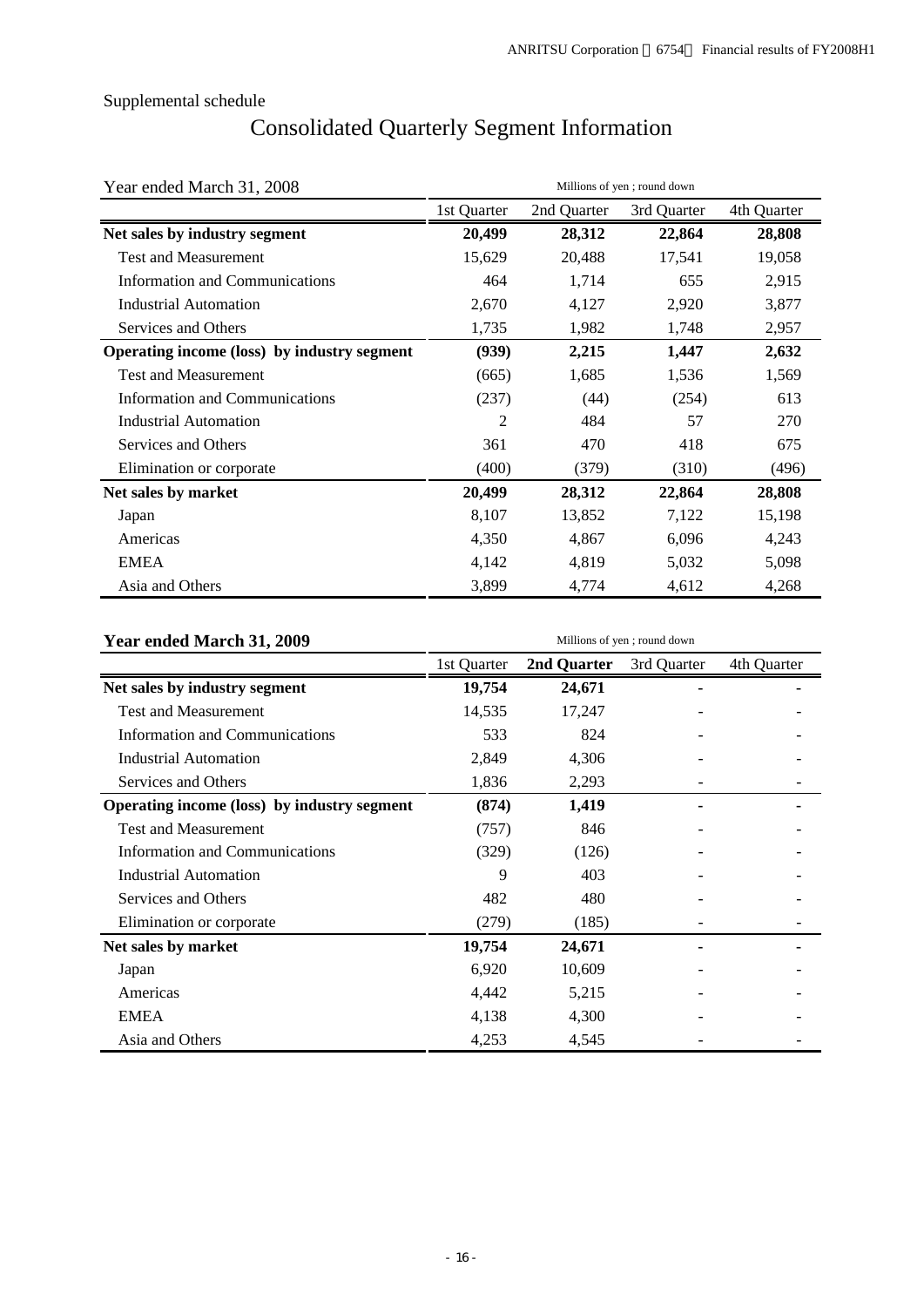# Consolidated Quarterly Segment Information

| Year ended March 31, 2008      | Millions of yen; round down<br>4th Quarter<br>1st Quarter<br>2nd Quarter<br>3rd Quarter<br>25,156<br>26,590<br>24,943<br>24,761<br>17,994<br>18,459<br>19,832<br>16,538<br>725<br>2.473<br>1.174<br>1.616<br>3,029<br>3,871<br>2,976<br>3,908<br>1,711<br>2,355<br>2,236<br>2,548<br>17,919<br>16,197<br>14,622<br>18,275<br>12,510<br>10,443<br>12,963<br>13,166 |       |       |       |
|--------------------------------|-------------------------------------------------------------------------------------------------------------------------------------------------------------------------------------------------------------------------------------------------------------------------------------------------------------------------------------------------------------------|-------|-------|-------|
|                                |                                                                                                                                                                                                                                                                                                                                                                   |       |       |       |
| <b>Orders received</b>         |                                                                                                                                                                                                                                                                                                                                                                   |       |       |       |
| <b>Test and Measurement</b>    |                                                                                                                                                                                                                                                                                                                                                                   |       |       |       |
| Information and Communications |                                                                                                                                                                                                                                                                                                                                                                   |       |       |       |
| Industrial Automation          |                                                                                                                                                                                                                                                                                                                                                                   |       |       |       |
| Services & Others              |                                                                                                                                                                                                                                                                                                                                                                   |       |       |       |
| <b>Orders outstanding</b>      |                                                                                                                                                                                                                                                                                                                                                                   |       |       |       |
| <b>Test and Measurement</b>    |                                                                                                                                                                                                                                                                                                                                                                   |       |       |       |
| Information and Communications | 1,487                                                                                                                                                                                                                                                                                                                                                             | 947   | 1,909 | 1,466 |
| Industrial Automation          | 1.989                                                                                                                                                                                                                                                                                                                                                             | 1.733 | 1.789 | 1,820 |
| Services & Others              | 1,275                                                                                                                                                                                                                                                                                                                                                             | 1,004 | 1,612 | 892   |

| Year ended March 31, 2009      |             | Millions of yen; round down |             |             |  |  |  |  |
|--------------------------------|-------------|-----------------------------|-------------|-------------|--|--|--|--|
|                                | 1st Ouarter | 2nd Quarter                 | 3rd Quarter | 4th Quarter |  |  |  |  |
| <b>Orders received</b>         | 21,716      | 23,111                      |             |             |  |  |  |  |
| <b>Test and Measurement</b>    | 15,518      | 16,315                      |             |             |  |  |  |  |
| Information and Communications | 718         | 906                         |             |             |  |  |  |  |
| Industrial Automation          | 3.097       | 3.514                       |             |             |  |  |  |  |
| Services & Others              | 2,382       | 2,375                       |             |             |  |  |  |  |
| <b>Orders outstanding</b>      | 16,584      | 15,025                      |             |             |  |  |  |  |
| <b>Test and Measurement</b>    | 11,426      | 10,494                      |             |             |  |  |  |  |
| Information and Communications | 1,651       | 1.733                       |             |             |  |  |  |  |
| Industrial Automation          | 2,068       | 1,276                       |             |             |  |  |  |  |
| Services & Others              | 1,438       | 1,520                       |             |             |  |  |  |  |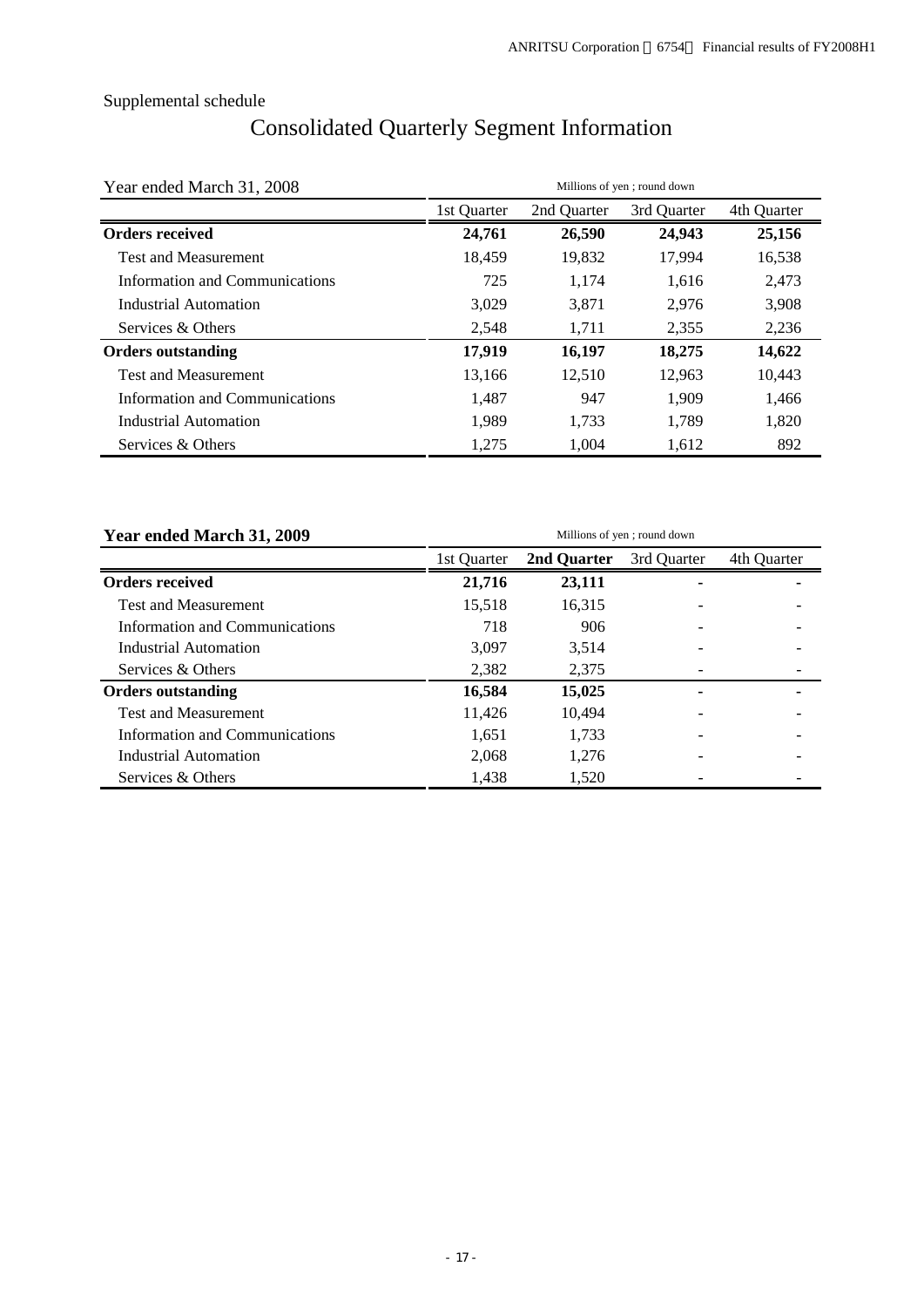# Anritsu Corporation Supplement of H1 FY2008

# 1. Supplement of Five-year Results

| - Consolidated -                           | (million yen, round down)<br><b>Estimate</b><br><b>Actual</b> |          |          |          |              |          |  |
|--------------------------------------------|---------------------------------------------------------------|----------|----------|----------|--------------|----------|--|
|                                            | 2004/3                                                        | 2005/3   | 2006/3   | 2007/3   | 2008/3       | 2009/3   |  |
|                                            |                                                               |          |          |          |              |          |  |
| <b>Net Sales</b>                           | 78,395                                                        | 84,039   | 91,262   | 99,445   | 100,485      | 97,000   |  |
| Change %                                   | $-0.2%$                                                       | 7.2%     | 8.6%     | 9.0%     | 1.0%         | $-3.5%$  |  |
| <b>Operating Income</b>                    | 1,808                                                         | 4,862    | 4,549    | 6,358    | 5,356        | 4,000    |  |
| Change %                                   |                                                               | 168.9%   | $-6.4%$  | 39.8%    | $-15.8%$     | $-25.3%$ |  |
| as % of Net Sales                          | 2.3%                                                          | 5.8%     | 5.0%     | 6.4%     | 5.3%         | 4.1%     |  |
| <b>Ordinary Income</b>                     | $-2,514$                                                      | 2,023    | 1,628    | 3,193    | $-2,006$     | 3,000    |  |
| Change %                                   |                                                               |          | $-19.5%$ | 96.1%    |              |          |  |
| as % of Net Sales                          | $-3.2%$                                                       | 2.4%     | 1.8%     | 3.2%     | $-2.0%$      | 3.1%     |  |
| <b>Net Income</b>                          | 1,101                                                         | 1,279    | 562      | 1,375    | $-3,900$     | 500      |  |
| Change %                                   |                                                               | 16.2%    | $-56.0%$ | 144.4%   |              |          |  |
| as % of Net Sales                          | 1.4%                                                          | 1.5%     | 0.6%     | 1.4%     | $-3.9%$      | 0.5%     |  |
| <b>EPS</b>                                 | ¥8.38                                                         | ¥9.31    | ¥3.76    | ¥10.79   | ¥-30.60      | ¥3.92    |  |
| <b>Orders</b>                              | 76,413                                                        | 84,956   | 93,543   | 98,936   | 101,451      | 97,000   |  |
| Change %                                   | $-3.3%$                                                       | 11.2%    | 10.1%    | 5.8%     | 2.5%         | $-4.4%$  |  |
| <b>Cash Flow from Operating Activities</b> | 5,952                                                         | 9,277    | 5,929    | 2,488    | 6,251        | 6,000    |  |
| Change %                                   |                                                               | 55.8%    | $-36.1%$ | $-58.0%$ | 151.2%       | $-4.0%$  |  |
| <b>Free Cash Flow</b>                      | 10,373                                                        | 8,231    | $-5,015$ | 2,908    | 3,877        | 3,500    |  |
| Change %                                   |                                                               | $-20.6%$ |          |          | 33.3%        | $-9.7%$  |  |
| <b>Capital Expenditures</b>                | 1,530                                                         | 1,869    | 2,698    | 2,319    | 2,790        | 2,500    |  |
| Change %                                   | $-46.6%$                                                      | 22.2%    | 44.3%    | $-14.1%$ | 20.3%        | $-10.4%$ |  |
| <b>Depreciation</b>                        | 4,257                                                         | 3,400    | 3,453    | 3,599    | 3,373        | 3,500    |  |
| Change %                                   | $-27.0%$                                                      | $-20.1%$ | 1.6%     | 4.2%     | $-6.3%$      | 3.8%     |  |
| <b>R&amp;D Expenses</b>                    | 9,886                                                         | 10,514   | 12,509   | 14,072   | $(*)$ 14,679 | 13,200   |  |
| Change %                                   | $-25.2%$                                                      | 6.4%     | 19.0%    | 12.5%    | 4.3%         | $-10.1%$ |  |
| as % of Net Sales                          | 12.6%                                                         | 12.5%    | 13.7%    | 14.2%    | 14.6%        | 13.6%    |  |
| <b>Number of employees</b>                 | 3,568                                                         | 3,610    | 4,052    | 3,990    | 3,963        | ۰        |  |

( \* ) R&D expenses as of Mar.2008 contain a lump amortization of capitalized R&D assets in overseas subsidiary.

# 2. Supplement of Quarterly Results

Assumed exchange rate; 1US\$=100

|                         |                          |               |         |          |         | (million yen, round down) |  |  |
|-------------------------|--------------------------|---------------|---------|----------|---------|---------------------------|--|--|
| l- Consolidated -       |                          | <b>Actual</b> |         |          |         |                           |  |  |
| <b>Quarter Results</b>  | 2007/Q1                  | 2007/Q2       | 2007/Q3 | 2007/Q4  | 2008/Q1 | 2008/Q2                   |  |  |
| <b>Net Sales</b>        | 20,499                   | 28,312        | 22.864  | 28,808   | 19.754  | 24,671                    |  |  |
| YoY                     | 6.4%                     | 4.0%          | $-3.8%$ | $-1.3%$  | $-3.6%$ | $-12.9%$                  |  |  |
| <b>Operating Income</b> | $-939$                   | 2,215         | 1.447   | 2,632    | $-874$  | 1,419                     |  |  |
| YoY                     | $\overline{\phantom{0}}$ | 0.5%          | 14.0%   | $-18.1%$ |         | $-35.9%$                  |  |  |
| as % of Net Sales       | $-4.6%$                  | 7.8%          | 6.3%    | 9.1%     | $-4.4%$ | 5.8%                      |  |  |
| <b>Ordinary Income</b>  | $-1,151$                 | 834           | 1,141   | $-2,830$ | $-778$  | 955                       |  |  |
| YoY                     |                          | $-42.1%$      | 4.3%    |          |         | 14.4%                     |  |  |

**as % of Net Sales -**5.6% 2.9% 5.0% -9.8% -3.9% 3.9% **Net Income - 1,851 1,677 204 - 3,930 - 2,325 759**  Y o Y - 26.0% -47.7% - - -54.7% **as % of Net Sales as**  $\begin{bmatrix} 1 & 0 & 0 \\ 0 & -9.0 & 0 \\ 0 & 0 & 0 \end{bmatrix}$  $\begin{bmatrix} 5.9\% & 0.9\% \\ 0.9\% & -13.6\% \end{bmatrix}$  $\begin{bmatrix} -11.8\% \\ -11.8\% \end{bmatrix}$  **3.1%** 

(million yen, round down)

| <b>Upper: Sales</b>           |         |         | <b>Actual</b> |         |         |         |
|-------------------------------|---------|---------|---------------|---------|---------|---------|
| Lower: Oper. Income           | 2007/Q1 | 2007/Q2 | 2007/Q3       | 2007/Q4 | 2008/Q1 | 2008/Q2 |
| Test and measurement          | 15,629  | 20,488  | 17.541        | 19,058  | 14,535  | 17,247  |
|                               | - 665   | 1,685   | 1,536         | 1,569   | - 757   | 846     |
| Info. & Comm.                 | 464     | 1,714   | 655           | 2,915   | 533     | 824     |
|                               | $-237$  | - 44    | $-254$        | 613     | - 329   | - 126   |
| <b>Industrial Automation</b>  | 2,670   | 4.127   | 2.920         | 3,877   | 2.849   | 4,306   |
|                               | 2       | 484     | 57            | 270     | 9       | 403     |
| <b>Services and Others</b>    | 1.735   | 1.982   | 1.748         | 2.957   | 1,836   | 2,293   |
|                               | - 38    | 90      | 107           | 179     | 202     | 295     |
| <b>Total Sales</b>            | 20,499  | 28,312  | 22,864        | 28,808  | 19.754  | 24,671  |
| <b>Total Operating Income</b> | - 939   | 2,215   | 1,447         | 2,632   | - 874   | 1,419   |

"Services and Others" contains "Services and Others" and "Elimination or Corporate" of information by industry segment.